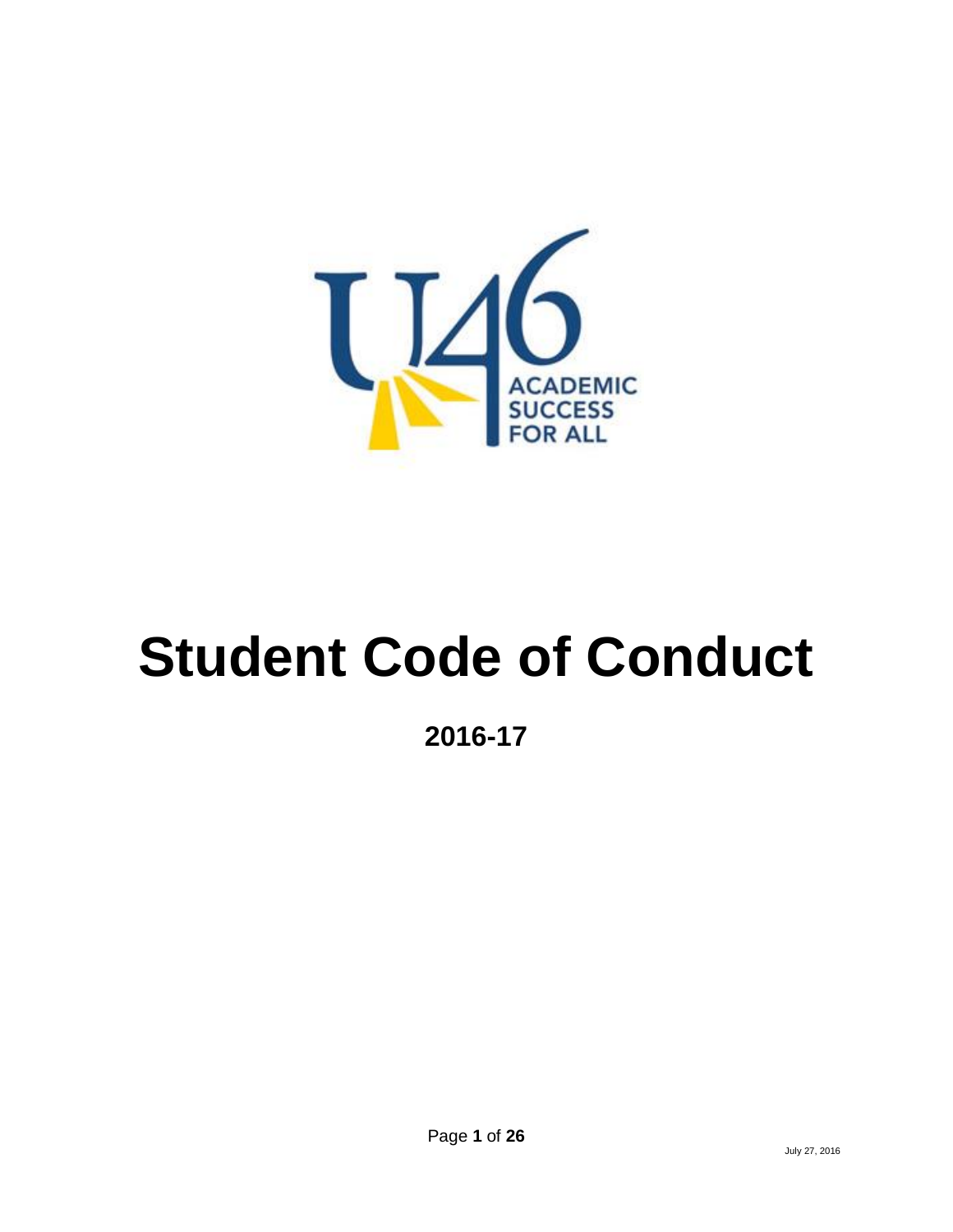# **Statement on Student Behavior**

School District U-46 considers it best practice for children to be engaged in an academic setting. Removal from their learning environment is counterproductive to our mission of "Academic Success for All." We are committed to limiting the number and duration of suspensions to the greatest extent possible. School staff shall consider non-exclusionary forms of discipline and interventions prior to using out-of-school suspensions and expulsion whenever possible, reserving the consideration of out-of-school discipline for the most egregious acts of misconduct. We do not use zero-tolerance disciplinary practices and all levels of student discipline are implemented on a case-by-case basis.

We are committed to supporting positive student behaviors and we do so collaboratively with input from District staff, parents and students. Our schools will be positive and welcoming places for all children to learn and for teachers to teach, as positive behaviors are learned. Adults have a responsibility to create a climate that sets students up for success, while continuing to ensure safe and nurturing environments for all students. Students and families shall be informed and included throughout all processes related to consequences and interventions for a student. Teachers and staff will receive appropriate training and support to advance the goals of our Student Code of Conduct and equitably apply consequences and interventions.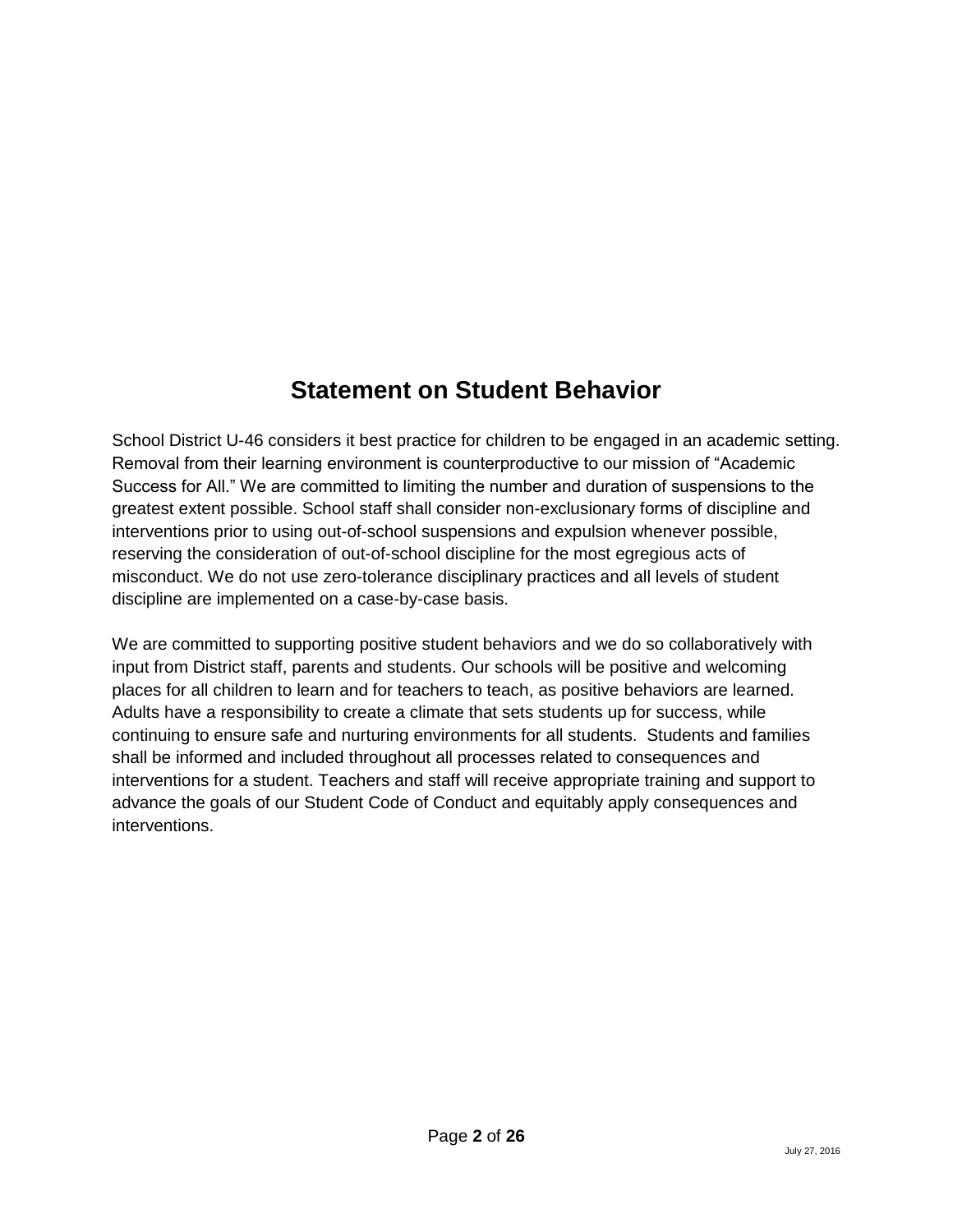## **Consequences and Interventions**

School District U-46 takes a positive approach to behavior which includes proactive strategies for defining, supporting and teaching appropriate behaviors to create positive learning environments. Attention is focused on sustaining a three-tiered or level system of support to enhance student learning. Students often need encouragement and assistance in learning new skills to improve their behavior. School staff recognizes that maintaining and changing student behaviors involves a continuum of acknowledgements, supports and interventions.

Nothing in this Student Code of Conduct shall be interpreted in a manner that conflicts with Section 7: Students of the U-46 School Board Policies ( see the U-46 Web Site on School Board Policy) or violates a student's rights as provided for in the Individuals with Disabilities in Education Act.

#### **There are Three Tiers of Intervention**

#### **Tier 1 -- All Students**

Includes:

● General curriculum enhanced by acknowledgements of positive behaviors and clearly stated expectations that are applied to all students

#### **Tier 2 -- Selected Interventions**

Focus on:

- Specific interventions for students who do not respond to universal efforts
- Targeted groups of students who require more support
- Interventions that are part of a continuum of behavioral supports needed in schools

#### **Tier 3 -- Individualized Interventions**

Focus on:

- The needs of individual students who exhibit a pattern of problem behaviors
- Diminishing problem behaviors assessments and increasing the student's social skills and/or functioning
- Interventions involving functional behavioral assessments and behavioral intervention plans

The process of intervention involves numerous intervention possibilities in an effort to address the behavior in a manner that promotes change that supports a safe nurturing school environment.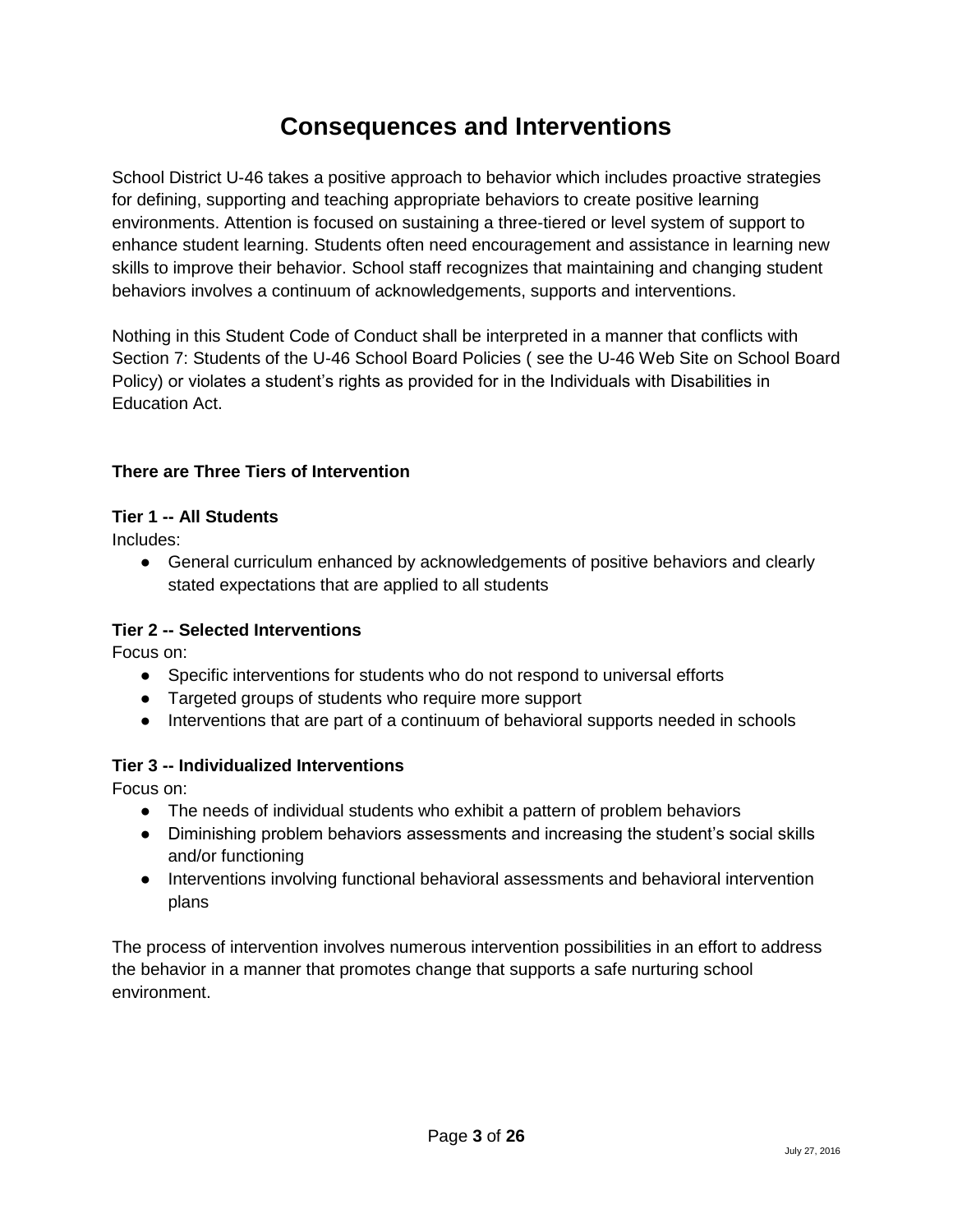# **The Three Tiers of Intervention**

Positive Behavioral Interventions and Supports (PBIS) provides a school-wide framework through which school staff teach behavioral expectations and provide added support to ensure student social emotional and academic success through a multi-tiered system of support. The PBIS tiered system of support is grounded on evidence-based practices and data-based decision making to identify and address the behavioral and social emotional needs of students. Interventions may include (but are not limited to) the examples below:

#### **Tier 3**

Conference with student and parent - Administrator, Conflict resolution, Reinforcement of appropriate behaviors, Class or schedule change, Community Service, Restorative Circle/Conference/Conversation, SAIG (Social Academic Instructional Group), Behavior contract, Mentoring, Parenting Groups, Social Services, Collaboration with and linkages to community resources, FBA (Functional Behavioral Assessment/BIP-(Behavior Intervention Pathway), Brief/Complex WRAP (wraparound school based individualized student led services), RENEW (Rehabilitation, Empowerment, Natural Supports, Education & Work)

#### **Tier 2**

.

Apology letter, Reinforcement of appropriate behaviors, Class or schedule change, PBIS Re-teach, Parent Contract, Behavior reflection assignment, Parent Groups, Restorative Circle or Conference or Conversation, Community Service, Loss of privileges, Mediation, Peer mediation, Check-in and Check-out, Student Support Services, SAIG (Social Academic Instructional Group), Conference, Social Skills Groups, Conflict resolution, Mentoring, Decision Making Rules, Social/Emotional Counseling Groups, Behavior contract, FBA (Functional Behavioral Assessment)/BIP (Behavior Intervention Pathway), Parent or guardian accompany student to school/class, Alternative to suspension

#### **Tier 1**

#### **Universal - All Students**

Apology Letters to those Affected, Positive Supports in the Classroom, Classroom Examples, Classroom Rules, Verbal Warning, Behavior Reflection Worksheet, Restorative Conversation, Community Service, Teacher-Student Conference, Parent-Teacher Conference, Peer Mediation, Restorative Circles, Positive Reinforcement of Appropriate Behaviors, Guidance Referral, Mediation, Seat Change, Positive Supports, Bullying Prevention Training, Behavior Expectation Meetings, Behavior Contract, Loss of Privileges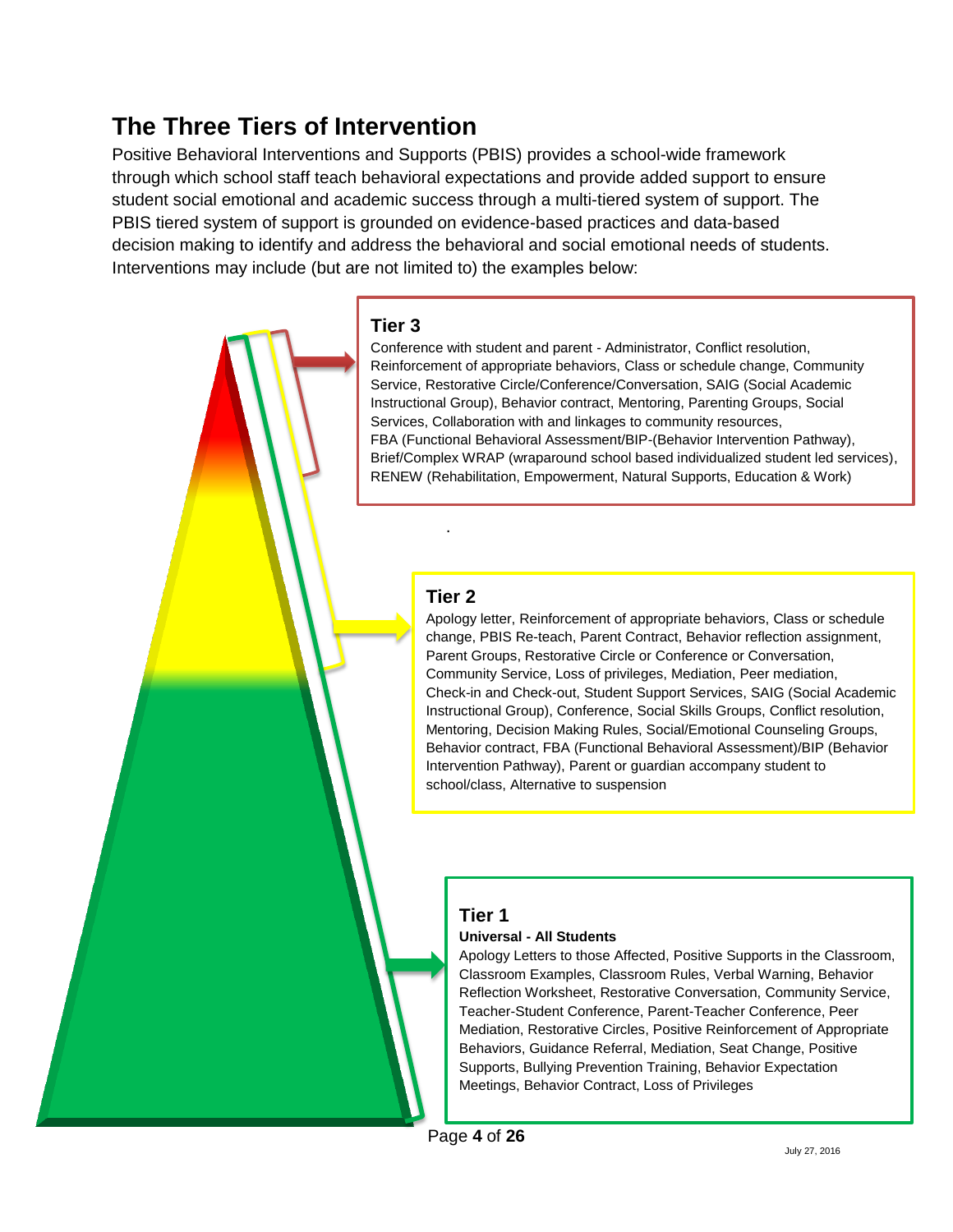# **Rights and Responsibilities**

#### **Staff Responsibilities**

With respect to student discipline, school staff will be responsible for the following:

- To teach, re-teach and model clear behavioral expectations to all students
- To actively supervise all areas of the school building and use positive strategies to redirect behavior
- To provide engaging learning activities that minimize opportunities for disruption
- To intervene early and de-escalate inappropriate behaviors
- To identify and respond effectively to students' social, emotional and/or behavioral health needs, including referring students for additional support when necessary
- To treat everyone in the school community fairly and respectfully
- To promptly investigate all allegations of bullying as defined in this document
- To review the circumstances surrounding each situation and exercise discretion to assign interventions/consequences in the best interest of the school community
- To apply student discipline accurately, consistently and in a nondiscriminatory manner, including providing students with opportunities to respond, notifying parent/guardians when disciplinary action is taken and recording all disciplinary action in the District's data tracking systems.

#### **Staff Rights**

School staff will have the following rights as they pertain to student discipline:

- To work in a safe and orderly environment
- To be treated courteously and respectfully
- To bring complaints or concerns to school administration
- ●

#### **Student Responsibilities**

Each student will be responsible for the following:

- To read and become familiar with all student conduct rules
- To attend school daily, prepare for class and complete class and homework assignments to the best of his/her ability
- To know and follow school rules and instructions given by the school principal, teachers and other staff
- To tell school staff about any dangerous behavior or bullying that occurs at school, on the way to and from school, or in the school community
- To bring to school only those materials that are allowed
- To treat everyone in the school community with respect
- To respect school property, community property and the property of others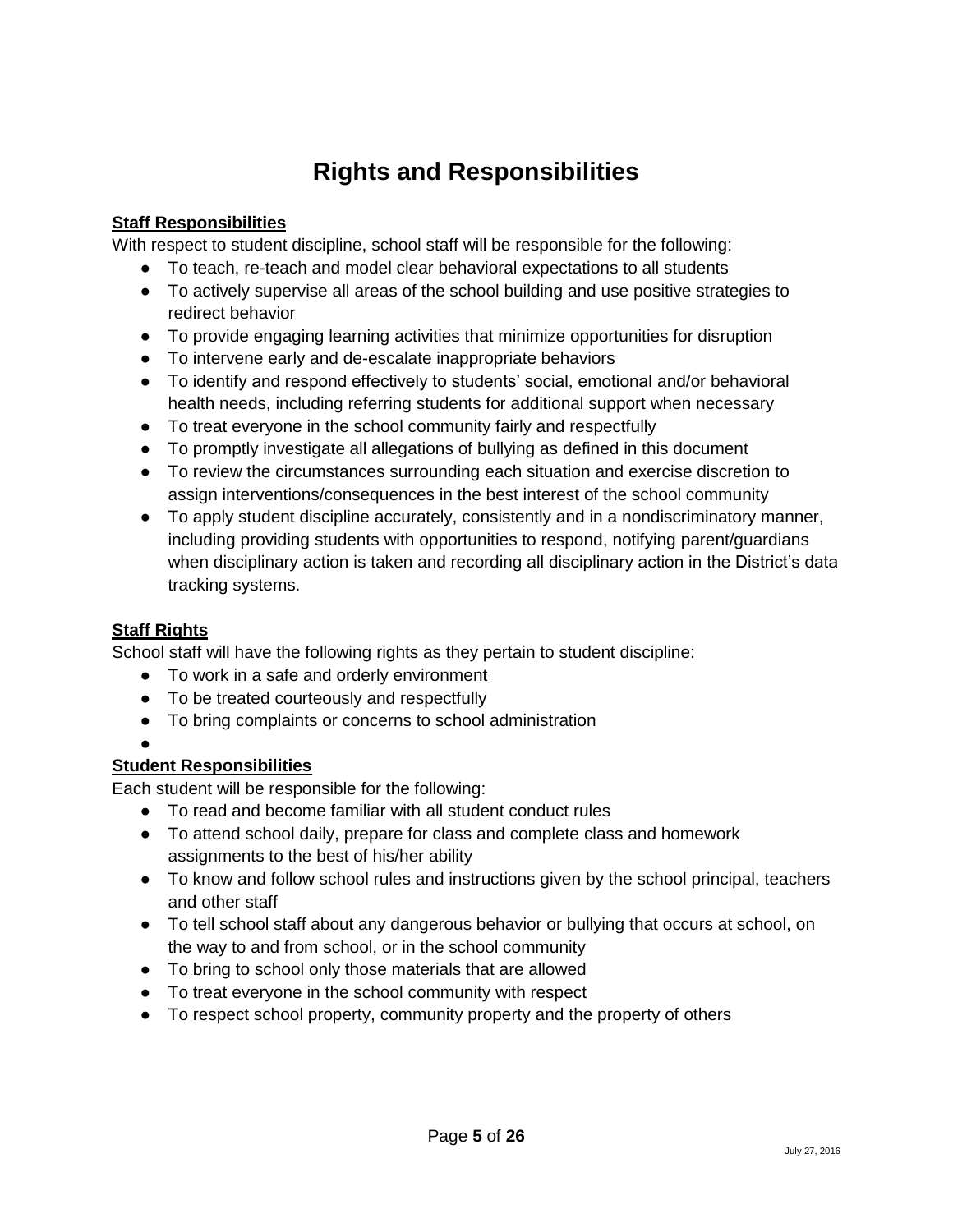#### **Student Rights**

Students have the following rights as they pertain to addressing student conduct:

- To be safe at school
- To be treated fairly, courteously and respectfully
- To bring complaints or concerns to the school Principal or staff for resolution
- To tell his or her side of the story before receiving a consequence for a student conduct infraction

#### **Parent/Guardian Responsibilities**

Parents shall be responsible for the following:

- To read and become familiar with all student conduct rules
- To make sure their child attends school regularly, on time and to notify the school before the school day begins if their child is absent
- To provide the school current and accurate contact information
- To work with school staff to address academic and behavior concerns regarding their child
- To be actively involved in their child's education

#### **Parent/Guardian Rights**

Parents/Guardians of students have the following rights as they pertain to student conduct:

- To be treated fairly and respectfully by the School Principal, teachers and staff
- To access information about the District's Policies and Procedures
- To be notified promptly if their child is disciplined for inappropriate or disruptive behavior and informed for the consequences assigned

## **Levels of Consequences and Interventions**

The Code of Student Conduct shall apply to all students at all times on all School District U-46 property, including:

- In school buildings and on school grounds
- In all school vehicles
- At all school, school-related, or district-sponsored activities, including but not limited to:
	- School field trips
	- School sporting events (whether such activities are held on school property or at locations off school property, including private business or commercial establishments)
	- Bus stops, Walking to/from school
	- Before school and evening events
	- SAFE before or after school program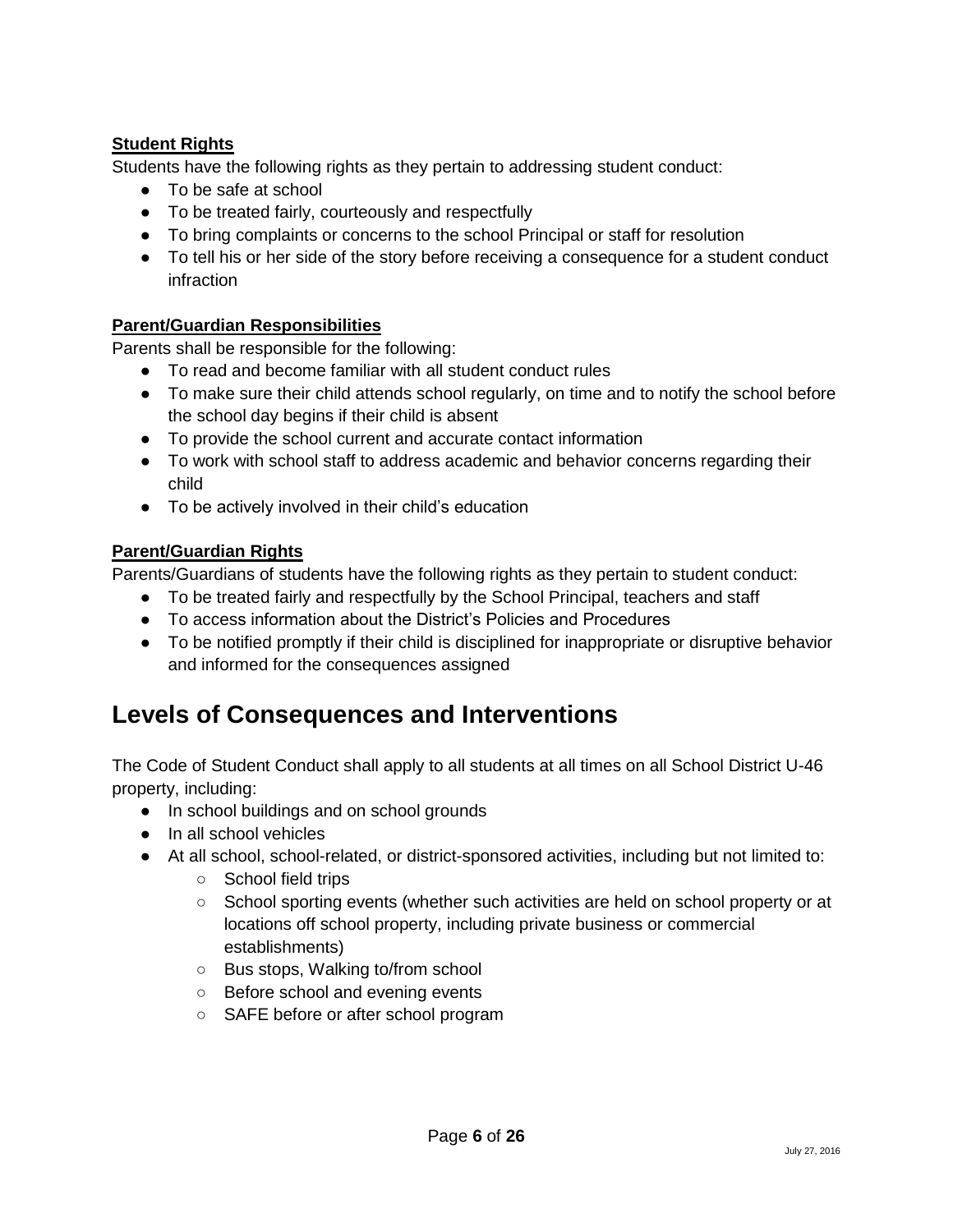# **Levels of Consequences and Interventions for Violations of the Code of Student Conduct**

As with any incident of student behavior, school administrators must exercise informed judgment as to whether a student's action constitutes a violation of the Board policy and/or the Code of Student Conduct. The levels (shown on the following page) guide administrators to use *progressive interventions* to change student behaviors. The administrator always has the option to use an intervention from a lower level as long as one from the prescribed level is also employed. Moreover, if a behavior is deemed a criminal offense by local authorities and such offense is not identified in the *Code of Student Conduct*, the consequence may be expulsion from School District U-46. Restitution for loss or damage will be required in addition to any other prescribed consequences.

Levels of consequences and options for progressive intervention which follow **repeated, chronic or cumulative offenses may require higher levels of interventions/ consequences.** For serious violations, interventions/consequences may begin at a higher level.

\* Out-of-School suspensions may be used if other appropriate and available behavioral and disciplinary interventions have been exhausted and the student's continued presence in school would either:

- 1. Pose a threat to the safety of other students, staff, or members of the school community,
- 2. Substantially disrupt, impede or interfere with the operation of the school.
	- a. Whether a student's continuing presence in school would pose a threat to school safety or a significant disruption to other students' learning opportunities shall be determined on a case-by-case basis by the school board or its designee. The school board or its designee shall determine what constitutes a threat to school safety or a disruption to other students' learning opportunities on a case-by-case basis. 105 ILCS 5/10-22.6 (b-15).

**\*\*** Any student who receives an out-of-school suspension must be afforded due process before being excluded from the school. The student must also participate in a reinstatement conference prior to returning to school. The student and a school staff member must be in attendance. A Parent/Guardian is also expected to attend either in person or via telephone conference. A Parent/Guardian's inability to attend or participate shall not prevent the student from returning to school.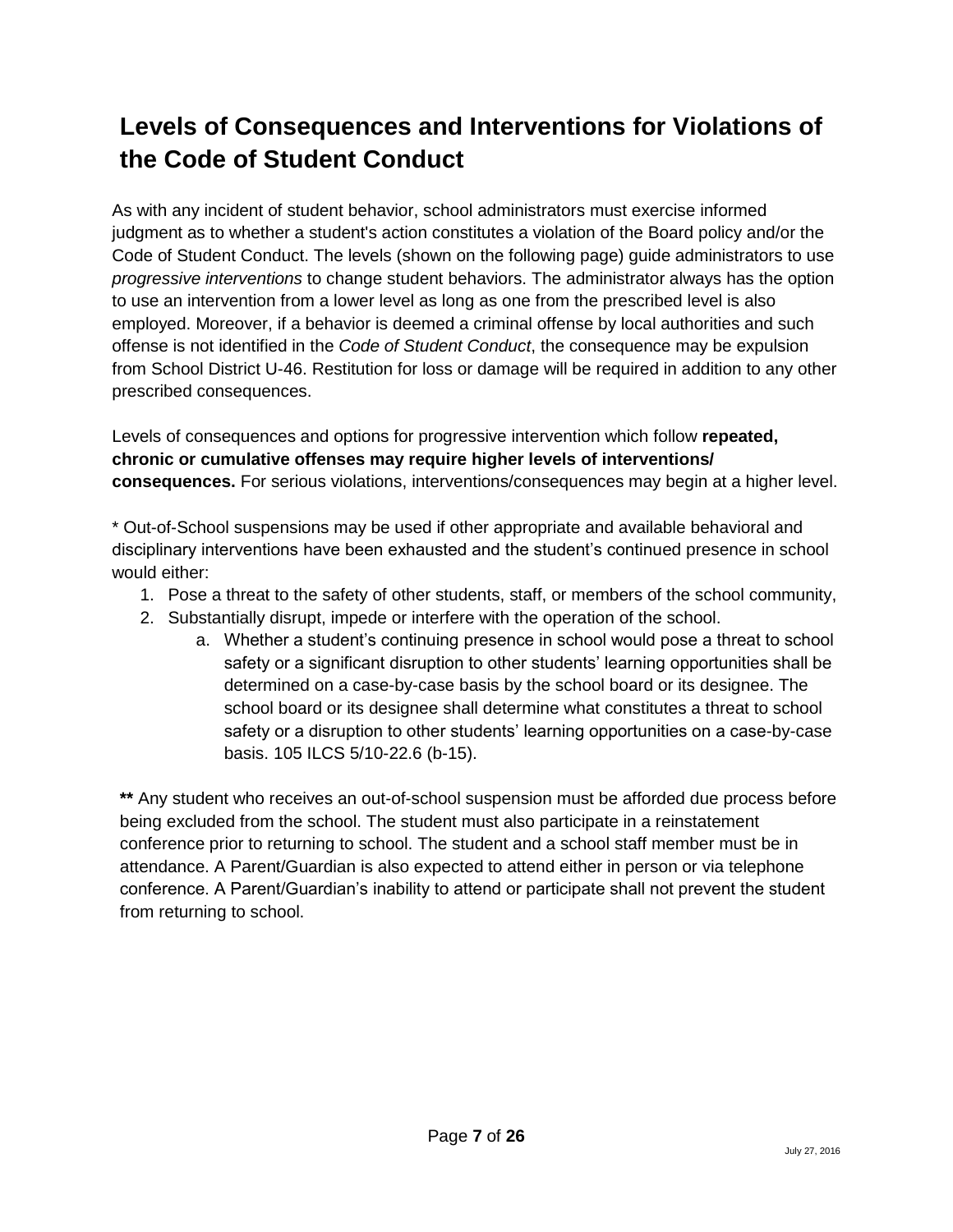# **Levels: Consequences & Recommended Behavioral Supports and Interventions**

**Code of Student Conduct:** Examples of Levels of Intervention / Consequences

We will coordinate our efforts to provide a nurturing and safe learning experience and a flexible approach in meeting the academic, social and emotional needs of each student. The six levels of intervention provide guidance on the typical types of interventions for students based on the nature of the behavior event. Each student and situation is different. This guidance is not all inclusive and depending on the evaluation of the behavior event, teachers or administrators may increase or decrease the level of response accordingly.

#### **Level Options - Consequences & Recommended Behavioral Supports and Interventions**

*Classroom Level Intervention/Consequences*

*Teachers shall use a combination of the following multiple interventions to help the student change behavior in the classroom. If these interventions are successful, referral to the school administrator may not be necessary. Parent/guardian notification required.*

|   | Apology letter - Written                                      | Loss of privileges                               |
|---|---------------------------------------------------------------|--------------------------------------------------|
|   | Behavior contract                                             | Parent contract                                  |
| 4 | Behavior reflection meeting/worksheet - Written<br>assignment | PBIS Re-teach                                    |
|   | <b>Community Service</b>                                      | Peer mediation                                   |
|   | Conference with parent or guardian                            | Reinforcement of appropriate behaviors           |
|   | Conference with student - Teacher                             | Restorative Circle or Conference or Conversation |
|   | Conference with student and parent - Administrator            | Seat change                                      |
|   | Conflict resolution                                           | Warning                                          |
|   | Detention (lunch after school or before school)               |                                                  |
|   |                                                               |                                                  |

*Appropriate when Level 1 interventions/consequences have been ineffective*.

*Teachers shall use a combination of the following multiple interventions to help the student change behavior in the classroom. If these interventions are successful, referral to the school administrator may not be necessary. Parent/guardian notification required.*

|   | Apology letter - Written                                      | Mentoring with U-46 approved mentor/mentoring<br>program          |
|---|---------------------------------------------------------------|-------------------------------------------------------------------|
|   | Behavior contract                                             | Positive Behavioral Interventions and Supports (PBIS)<br>Re-teach |
| 2 | Behavior reflection meeting/worksheet - Written<br>assignment | Peer mediation                                                    |
|   | <b>Community Service</b>                                      | Reinforcement of appropriate behaviors                            |
|   | Conference with parent or guardian                            | Restorative Circle or Conference or Conversation                  |
|   | Conference with student - Teacher                             | Saturday School (Secondary Schools Only)                          |
|   | Conference with student and parent - Administrator            | Seat change                                                       |
|   | Conflict resolution                                           | Suspension of computer privileges                                 |
|   | Detention (lunch after school or before school)               | Warning                                                           |
|   | Loss of privileges                                            |                                                                   |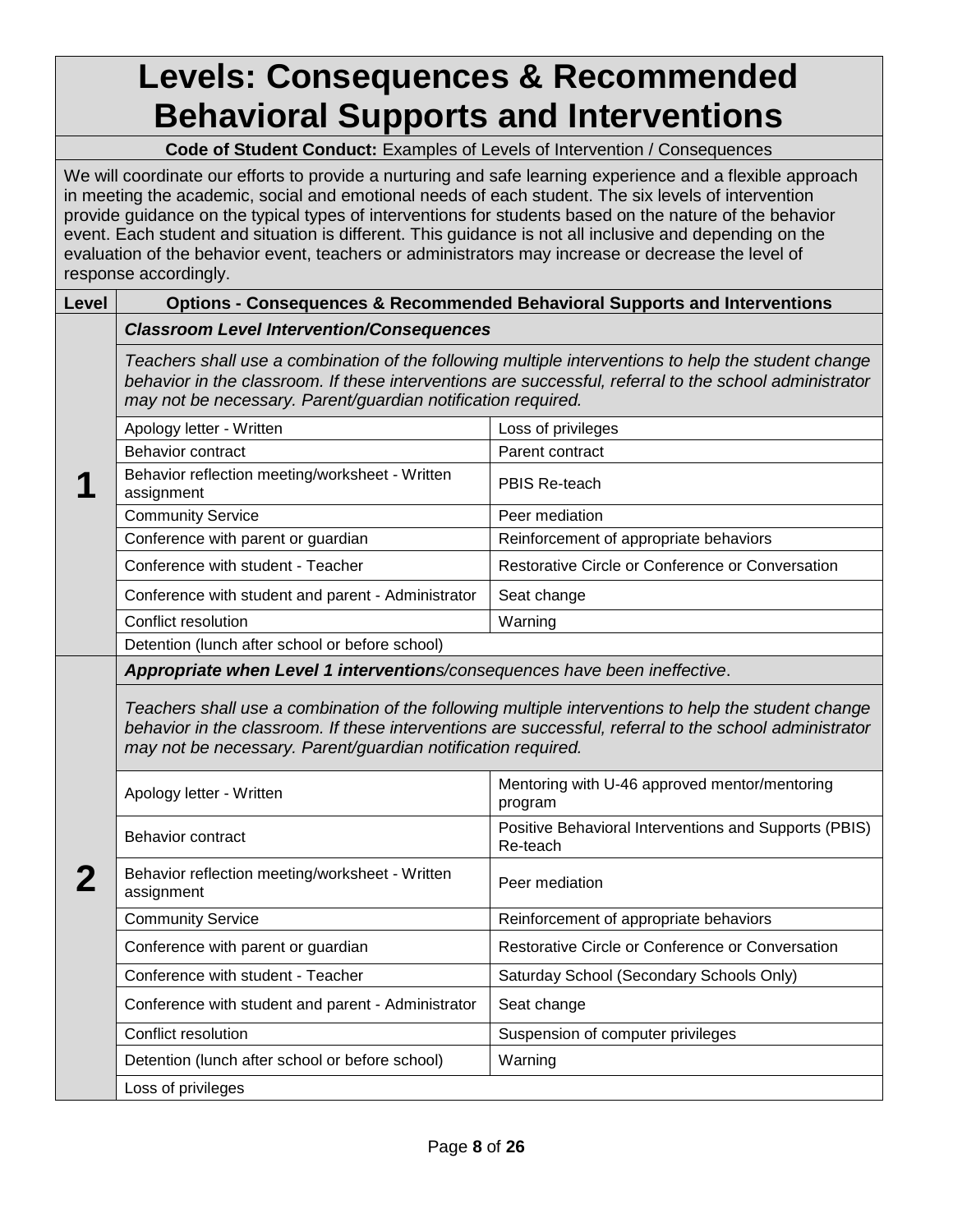| Level | Options - Consequences & Recommended Behavioral Supports and Interventions                                                                     |                                                                                                        |  |  |  |  |
|-------|------------------------------------------------------------------------------------------------------------------------------------------------|--------------------------------------------------------------------------------------------------------|--|--|--|--|
|       | Appropriate when Level 2 interventions/consequences have been ineffective. Office referral<br>required. Parent/guardian notification required. |                                                                                                        |  |  |  |  |
|       | Administrators and school staff use a combination of the following multiple interventions to help the<br>student change behavior.              |                                                                                                        |  |  |  |  |
|       | Alternative to suspension - Outside referral to<br>approved U-46 agency                                                                        | Loss of privileges                                                                                     |  |  |  |  |
|       | Alternative to suspension - In building resource                                                                                               | Mediation with administrator                                                                           |  |  |  |  |
|       | Alternative to suspension program - Web Based                                                                                                  | Mentoring with U-46 approved mentor/mentoring<br>program                                               |  |  |  |  |
|       | Apology letter - Written                                                                                                                       | Parent contract                                                                                        |  |  |  |  |
|       | Behavior contract                                                                                                                              | Parent or guardian accompany student to school/class                                                   |  |  |  |  |
|       | Behavior reflection meeting/worksheet - Written<br>assignment                                                                                  | Parking permit revoked                                                                                 |  |  |  |  |
|       | Class or schedule change                                                                                                                       | Positive Behavioral Interventions and Supports (PBIS)<br>Re-teach                                      |  |  |  |  |
|       | <b>Community Service</b>                                                                                                                       | Peer mediation                                                                                         |  |  |  |  |
|       | Conference with parent or guardian                                                                                                             | Reinforcement of appropriate behaviors                                                                 |  |  |  |  |
|       | Conference with student - Teacher                                                                                                              | Restorative Circle or Conference or Conversation                                                       |  |  |  |  |
|       | Conference with student and parent - Administrator                                                                                             | Social Academic Instructional Group (SAIG)                                                             |  |  |  |  |
|       | Conflict resolution                                                                                                                            | Saturday School (Secondary Schools Only)                                                               |  |  |  |  |
|       | Detention (lunch after school or before school)                                                                                                | Suspension (1-2 days). Student can only be<br>suspended if the presence of the student would be 1)     |  |  |  |  |
|       | Functional Behavioral Analysis (FBA)/Behavior<br>Pathway (BIP)                                                                                 | a threat to school safety or 2) a significant disruption<br>to other students' learning opportunities. |  |  |  |  |
|       | In-school suspension or intervention 1 - 2 days                                                                                                | Suspension of computer privileges                                                                      |  |  |  |  |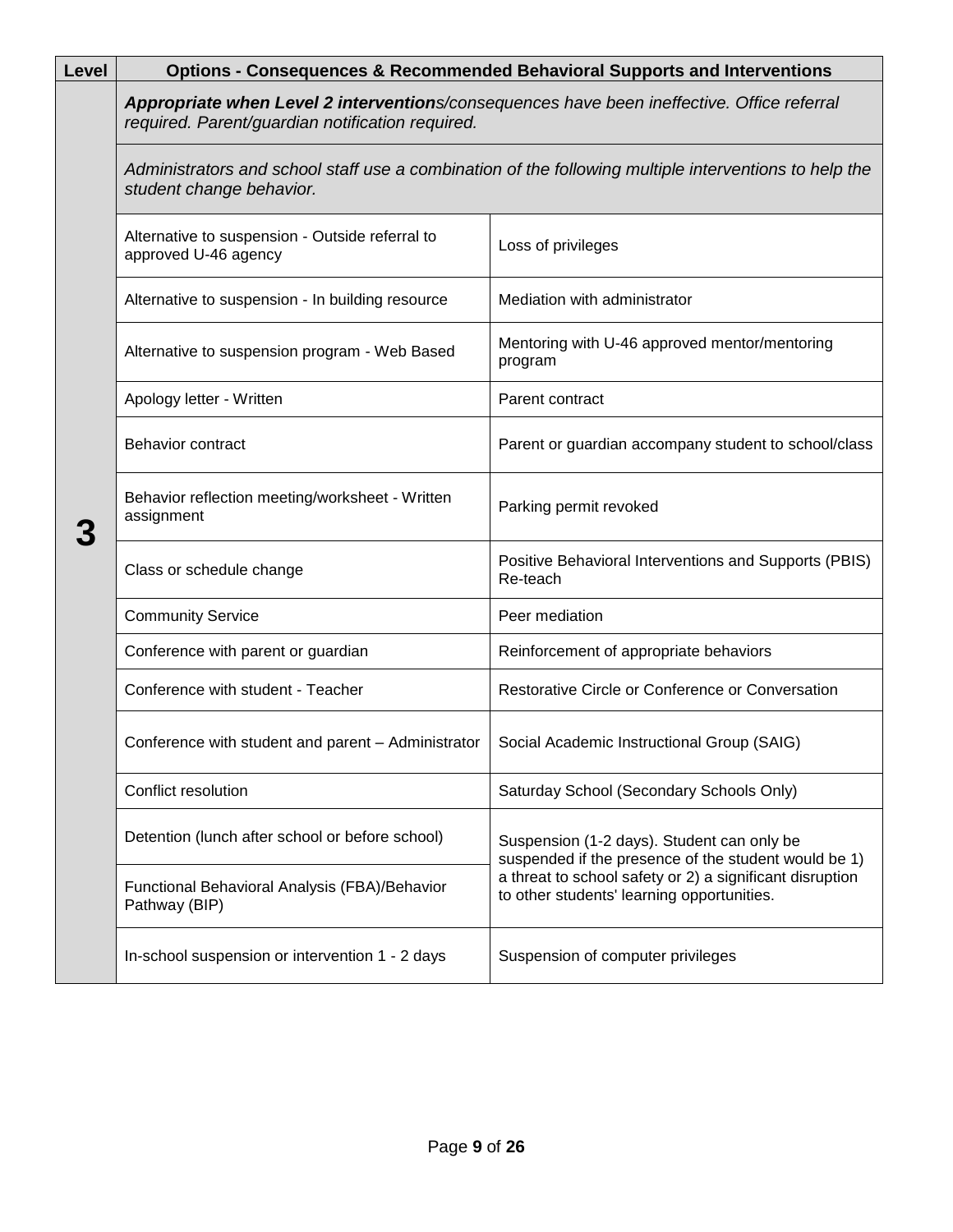| Level | <b>Options - Consequences &amp; Recommended Behavioral Supports and Interventions</b>                                                          |                                                                                                                                                                |  |  |  |  |  |
|-------|------------------------------------------------------------------------------------------------------------------------------------------------|----------------------------------------------------------------------------------------------------------------------------------------------------------------|--|--|--|--|--|
|       | Appropriate when Level 3 interventions/consequences have been ineffective. Office referral<br>required. Parent/guardian notification required. |                                                                                                                                                                |  |  |  |  |  |
|       | student change behavior.                                                                                                                       | Administrators and school staff use a combination of the following multiple interventions to help the                                                          |  |  |  |  |  |
|       | Alternative to suspension - Outside referral to<br>approved U-46 agency                                                                        | In-school suspension or intervention 1 - 3 days                                                                                                                |  |  |  |  |  |
|       | Alternative to suspension - In building resource                                                                                               | Loss of privileges                                                                                                                                             |  |  |  |  |  |
|       | Alternative to suspension program - Web based                                                                                                  | Mediation with administrator                                                                                                                                   |  |  |  |  |  |
|       | Apology letter - Written                                                                                                                       | Mentoring with U-46 approved mentor/mentoring<br>program                                                                                                       |  |  |  |  |  |
|       | <b>Behavior contract</b>                                                                                                                       | Parent contract                                                                                                                                                |  |  |  |  |  |
|       | Behavior reflection meeting/worksheet - Written<br>assignment                                                                                  | Parent or guardian accompany student to school/class                                                                                                           |  |  |  |  |  |
|       | Class or schedule change                                                                                                                       | Positive Behavioral Interventions and Supports (PBIS)<br>Re-teach                                                                                              |  |  |  |  |  |
|       | <b>Community Service</b>                                                                                                                       | Reinforcement of appropriate behaviors                                                                                                                         |  |  |  |  |  |
|       | Conference with parent or guardian                                                                                                             | Restorative Circle or Conference or Conversation                                                                                                               |  |  |  |  |  |
|       | Conference with student - Teacher                                                                                                              | Saturday School (Secondary Schools Only)                                                                                                                       |  |  |  |  |  |
|       | Conference with student and parent - Administrator                                                                                             | Social Academic Instructional Group (SAIG)                                                                                                                     |  |  |  |  |  |
|       | Conflict resolution                                                                                                                            | Suspension (1-3 days). Student can only be                                                                                                                     |  |  |  |  |  |
|       | Detention (lunch after school or before school)                                                                                                | suspended if the presence of the student would be 1)<br>a threat to school safety or 2) a significant disruption<br>to other students' learning opportunities. |  |  |  |  |  |
|       | Functional Behavioral Analysis (FBA)/Behavior<br>Pathway (BIP)                                                                                 | WRAP (wraparound school based individualized<br>student led services)                                                                                          |  |  |  |  |  |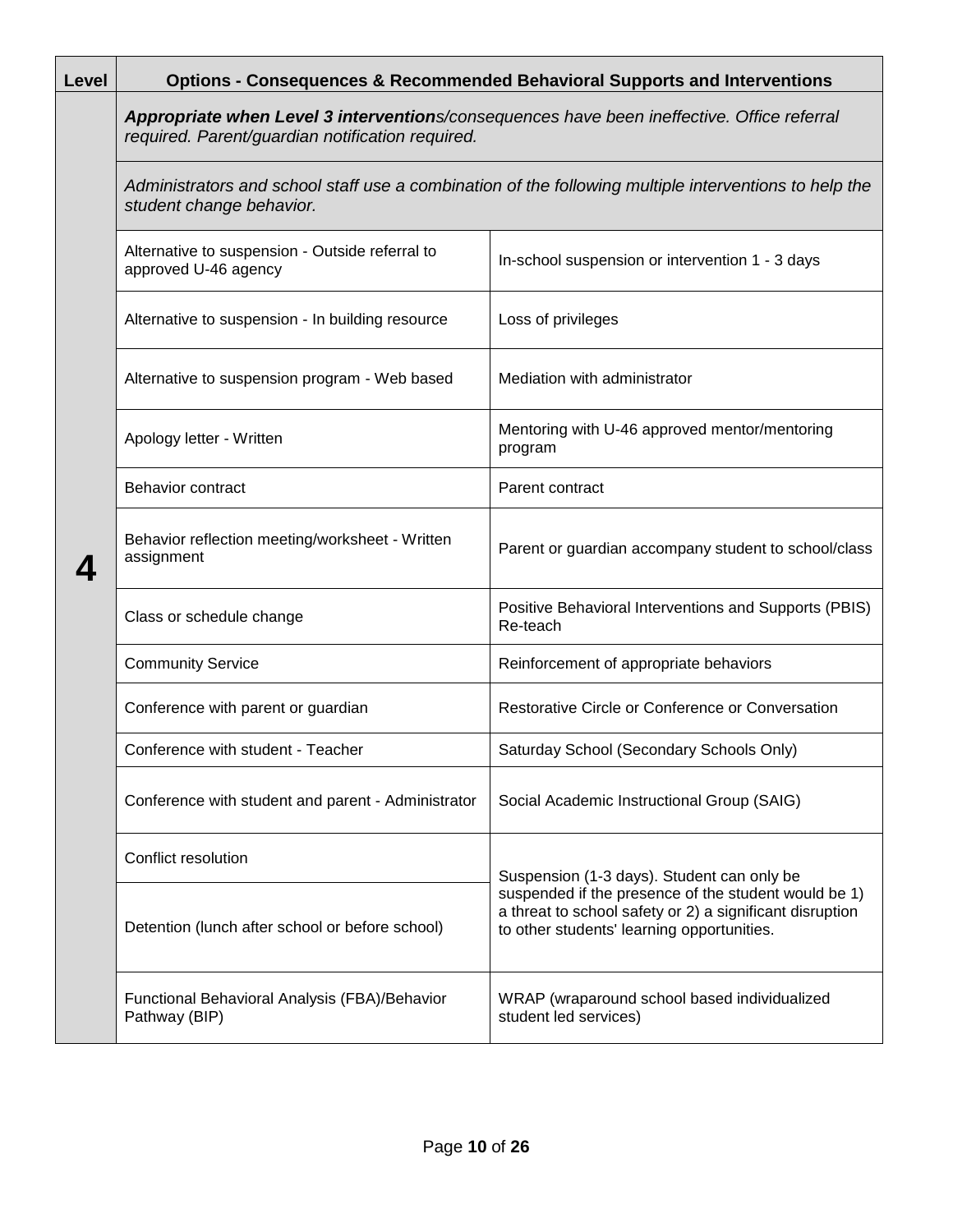| Level | <b>Options - Consequences &amp; Recommended Behavioral Supports and Interventions</b>                                                                                                                        |                                                                                                                                                                                                                                                                                           |  |  |  |  |  |
|-------|--------------------------------------------------------------------------------------------------------------------------------------------------------------------------------------------------------------|-------------------------------------------------------------------------------------------------------------------------------------------------------------------------------------------------------------------------------------------------------------------------------------------|--|--|--|--|--|
|       | Appropriate when Level 4 interventions/consequences have been ineffective. Office referral<br>required. Parent/guardian notification required.                                                               |                                                                                                                                                                                                                                                                                           |  |  |  |  |  |
|       | Administrators and school staff use a combination of the following multiple interventions to help the<br>student change behavior.                                                                            |                                                                                                                                                                                                                                                                                           |  |  |  |  |  |
|       | Alternative to suspension - Outside referral to<br>approved U-46 agency                                                                                                                                      | In-school suspension or intervention 1 - 3 days                                                                                                                                                                                                                                           |  |  |  |  |  |
|       | Alternative to suspension - In building resource                                                                                                                                                             | Loss of privileges                                                                                                                                                                                                                                                                        |  |  |  |  |  |
|       | Alternative to suspension program - Web Based                                                                                                                                                                | Mediation with administrator                                                                                                                                                                                                                                                              |  |  |  |  |  |
|       | Apology letter - Written                                                                                                                                                                                     | Mentoring with U-46 approved mentor/mentoring<br>program                                                                                                                                                                                                                                  |  |  |  |  |  |
|       | <b>Behavior contract</b>                                                                                                                                                                                     | Parent contract                                                                                                                                                                                                                                                                           |  |  |  |  |  |
|       | Behavior reflection meeting/worksheet - Written<br>assignment                                                                                                                                                | Positive Behavioral Interventions and Supports (PBIS)<br>Re-teach                                                                                                                                                                                                                         |  |  |  |  |  |
|       | Class or schedule change                                                                                                                                                                                     | Reinforcement of appropriate behaviors                                                                                                                                                                                                                                                    |  |  |  |  |  |
|       | <b>Community Service</b>                                                                                                                                                                                     | Rehabilitation, Empowerment, Natural Supports,<br>Education & Work (RENEW)                                                                                                                                                                                                                |  |  |  |  |  |
|       | Conference with parent or guardian                                                                                                                                                                           | Restorative Circle or Conference or Conversation                                                                                                                                                                                                                                          |  |  |  |  |  |
|       | Conference with student - Teacher                                                                                                                                                                            | Social Academic Instructional Group (SAIG)                                                                                                                                                                                                                                                |  |  |  |  |  |
|       | Detention (lunch after school or before school)                                                                                                                                                              | Suspension of computer privileges                                                                                                                                                                                                                                                         |  |  |  |  |  |
|       | Suspension (1-3 days). Student can only be<br>suspended if the presence of the student would be<br>1) a threat to school safety or 2) a significant<br>disruption to other students' learning opportunities. | Suspension (5 days) - More than 3 days must be<br>approved by Coordinator of Student Discipline.<br>Student can only be suspended if the presence of the<br>student would be 1) a threat to school safety or 2) a<br>significant disruption to other students' learning<br>opportunities. |  |  |  |  |  |
|       | WRAP (wraparound school based individualized student led services)                                                                                                                                           |                                                                                                                                                                                                                                                                                           |  |  |  |  |  |
|       | Appropriate when Level 5 interventions/consequences have been ineffective. Office referral<br>required. Parent/guardian notification required.                                                               |                                                                                                                                                                                                                                                                                           |  |  |  |  |  |
|       | Administrators and school staff use a combination of the following multiple interventions to help the<br>student change behavior.                                                                            |                                                                                                                                                                                                                                                                                           |  |  |  |  |  |
|       | Alternative placement                                                                                                                                                                                        | Mentoring with U-46 approved mentor/mentoring<br>program                                                                                                                                                                                                                                  |  |  |  |  |  |
|       | Apology letter - Written                                                                                                                                                                                     | Rehabilitation, Empowerment, Natural Supports,<br>Education & Work (RENEW)                                                                                                                                                                                                                |  |  |  |  |  |
| b     | Class or schedule change                                                                                                                                                                                     | Restorative Circle or Conference or Conversation                                                                                                                                                                                                                                          |  |  |  |  |  |
|       | <b>Community Service</b>                                                                                                                                                                                     | Suspension (5 - 10 days) - More than 3 days must be                                                                                                                                                                                                                                       |  |  |  |  |  |
|       | Conference with student and parent - Administrator                                                                                                                                                           | approved by Coordinator of Student Discipline.<br>Student can only be suspended if the presence of the<br>student would be 1) a threat to school safety or 2) a<br>significant disruption to other students' learning<br>opportunities.                                                   |  |  |  |  |  |
|       | Expulsion (to be considered only in the most<br>extreme cases)                                                                                                                                               | WRAP (wraparound school based individualized<br>student led services)                                                                                                                                                                                                                     |  |  |  |  |  |
|       | Functional Behavioral Analysis (FBA)/Behavior Pathway (BIP)                                                                                                                                                  |                                                                                                                                                                                                                                                                                           |  |  |  |  |  |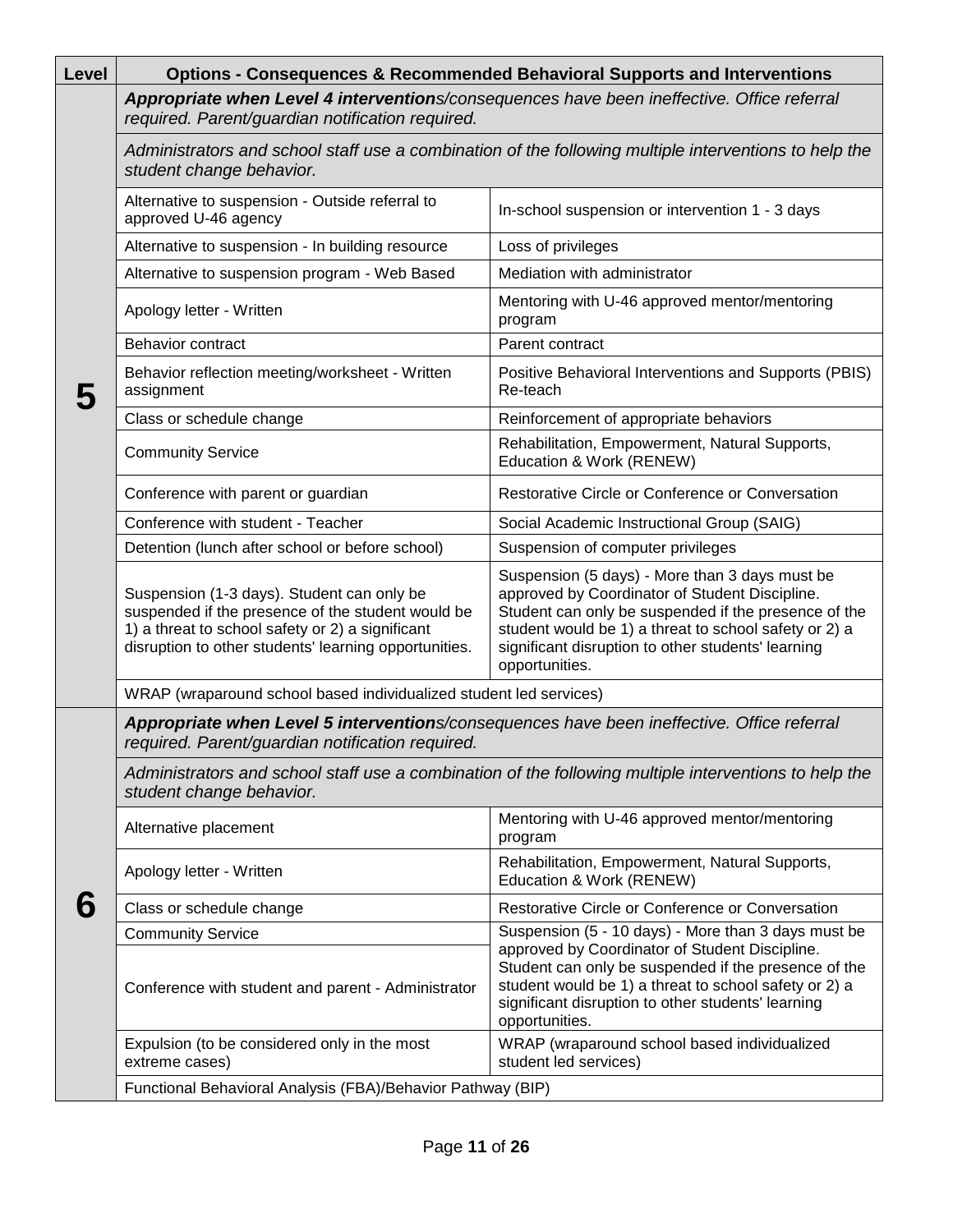# **Behavior Events**

### **Level Of Consequence**

|                                                                         | Lovo, Or Oonooquonoo |                |       |                         |       |       |                                 |
|-------------------------------------------------------------------------|----------------------|----------------|-------|-------------------------|-------|-------|---------------------------------|
| <b>Behavior Event</b>                                                   | 1                    | $\overline{2}$ | 3     | $\overline{\mathbf{4}}$ | 5     | 6     | Referral<br>to<br><b>Police</b> |
| Arson/fire                                                              | Pk-6                 | Pk-6           | Pk-6  | Pk-12                   | Pk-12 | Pk-12 | *                               |
| Attendance-Loitering (Inappropriate Location/Out of<br>Bounds Area)     | Pk-12                | Pk-12          | Pk-12 | Pk-12                   |       |       |                                 |
| Attendance-Tardy/ Chronic Tardiness                                     | Pk-12                | Pk-12          | Pk-12 |                         |       |       |                                 |
| Attendance-Truancy-Failure to Attend Class                              | Pk-12                | Pk-12          | Pk-12 |                         |       |       | lf<br>Chronic<br>Truancy        |
| <b>Bullying - Based on Disability</b>                                   | Pk-6                 | Pk-12          | Pk-12 | Pk-12                   | Pk-12 | Pk-12 | *                               |
| Bullying - Based on Gender                                              | Pk-6                 | Pk-12          | Pk-12 | Pk-12                   | Pk-12 | Pk-12 | *                               |
| Bullying - Based on Race/Color/National Origin                          | Pk-6                 | Pk-12          | Pk-12 | Pk-12                   | Pk-12 | Pk-12 | *                               |
| Bullying - Based on Religion                                            | Pk-6                 | Pk-12          | Pk-12 | Pk-12                   | Pk-12 | Pk-12 | *                               |
| Bullying - Based on Sexual Harassment                                   | Pk-6                 | Pk-12          | Pk-12 | Pk-12                   | Pk-12 | Pk-12 | *                               |
| Bullying - Based on Sexual Orientation                                  | Pk-6                 | Pk-12          | Pk-12 | Pk-12                   | Pk-12 | Pk-12 | *                               |
| <b>Bullying - Other</b>                                                 | Pk-6                 | Pk-12          | Pk-12 | Pk-12                   | Pk-12 | Pk-12 | *                               |
| Defiance/Disrespect/Insubordination /Non-<br>Compliance                 | Pk-12                | Pk-12          | Pk-12 | Pk-12                   |       |       |                                 |
| Demonstration and Mass Protest                                          | Pk-12                | Pk-12          | Pk-12 | Pk-12                   | Pk-12 |       | *                               |
| Disruption/Disturbance                                                  | Pk-6                 | Pk-12          | Pk-12 | Pk-12                   | Pk-12 |       |                                 |
| <b>Dress Code Violation</b>                                             | Pk-6                 | Pk-12          |       |                         |       |       |                                 |
| Drug-Alcohol-Use/Possession                                             | Pk-6                 | Pk-12          | Pk-12 | Pk-12                   | Pk-12 | Pk-12 | Pk-12                           |
| Drug-Drug Paraphernalia-Use/Possessions                                 | Pk-6                 | Pk-12          | Pk-12 | Pk-12                   | Pk-12 | Pk-12 | Pk-12                           |
| Drug-Drugs-Use/Possession                                               | Pk-6                 | Pk-12          | Pk-12 | Pk-12                   | Pk-12 | Pk-12 | Pk-12                           |
| Drug-Drugs, including alcohol-Intention to Distribute                   | Pk-6                 | Pk-12          | Pk-12 | Pk-12                   | Pk-12 | Pk-12 | Pk-12                           |
| Drug-Tobacco-Use/Possession, includes E-Cig                             | Pk-6                 | Pk-12          | Pk-12 |                         |       |       |                                 |
| Electronic Devices/Cell Phones-Other Behavior                           | Pk-12                | Pk-12          | Pk-12 | Pk-12                   |       |       | *                               |
| Extortion/Strong Arming/Blackmail                                       | Pk-6                 | Pk-6           | Pk-6  | Pk-12                   | Pk-12 | Pk-12 | *                               |
| False Alarm/Fire Alarm                                                  | Pk-6                 | Pk-6           | Pk-6  | Pk-12                   | Pk-12 | Pk-12 | Pk-12                           |
| False information or accusation                                         | Pk-6                 | Pk-12          | Pk-12 | Pk-12                   |       |       | *                               |
| Fireworks/Explosives                                                    | Pk-6                 | Pk-6           | Pk-12 | Pk-12                   | Pk-12 | Pk-12 | *                               |
| Food Tampering (Putting substance in another<br>person's food or drink) | Pk-6                 | Pk-12          | Pk-12 | Pk-12                   | Pk-12 | Pk-12 | *                               |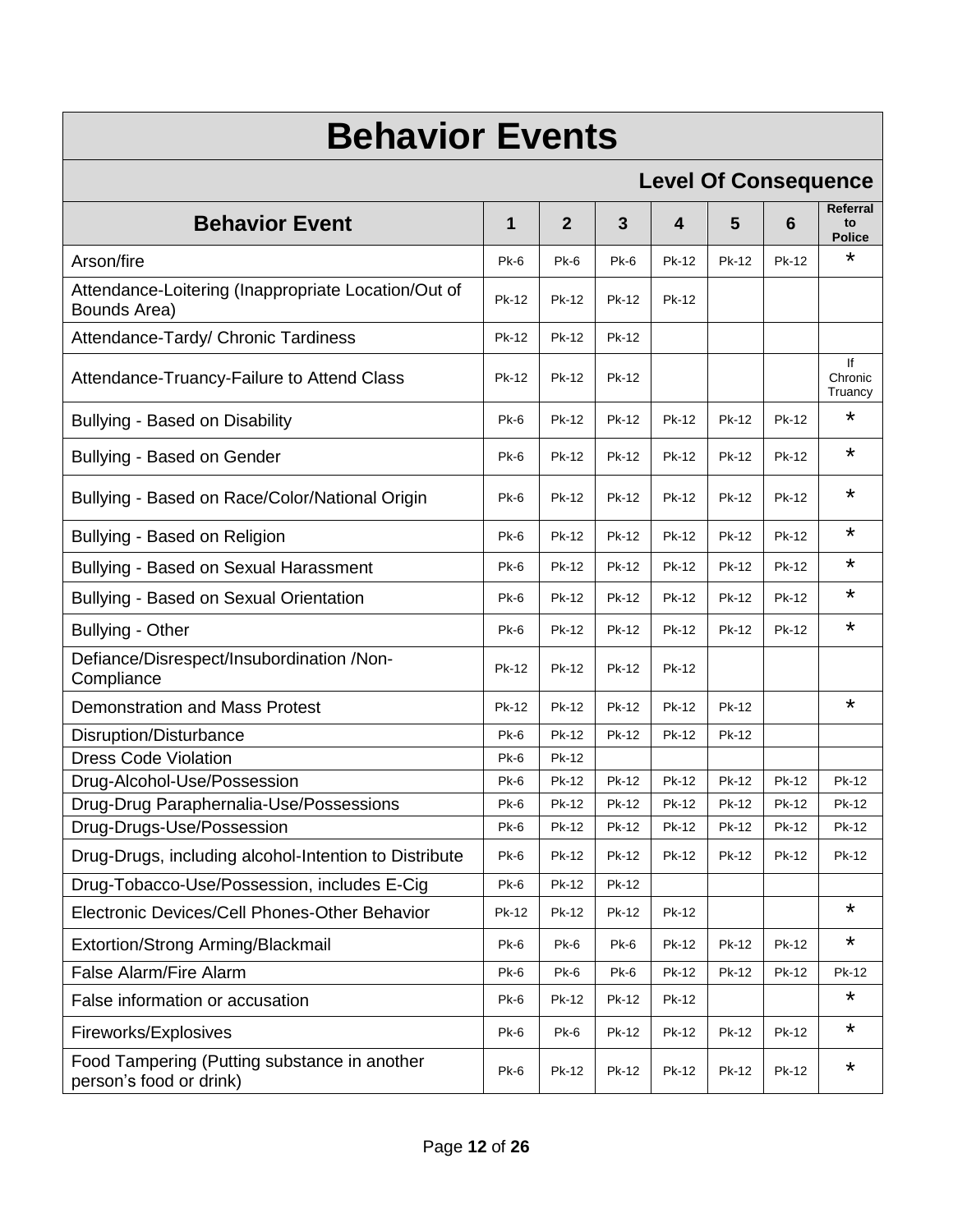| <b>Level Of Consequence</b>                                    |              |              |              |              |              |              |                                 |
|----------------------------------------------------------------|--------------|--------------|--------------|--------------|--------------|--------------|---------------------------------|
| <b>Behavior Event</b>                                          | 1            | $\mathbf{2}$ | 3            | 4            | 5            | 6            | Referral<br>to<br><b>Police</b> |
| Gambling                                                       | Pk-6         | Pk-12        | <b>Pk-12</b> | Pk-12        |              |              | *                               |
| Gang Related Activity/Affiliation Display                      | Pk-6         | $Pk-6$       | Pk-12        | Pk-12        |              |              |                                 |
| Gum/Candy Issue-Other Behavior                                 | Pk-12        | Pk-12        | Pk-12        |              |              |              |                                 |
| ID Violation-Other Behavior                                    | <b>Pk-12</b> | Pk-12        | Pk-12        |              |              |              |                                 |
| Inciting or Participating in a School Disturbance              | Pk-12        | Pk-12        | Pk-12        | Pk-12        | Pk-12        |              | $\star$                         |
| Lying/Cheating/Academic Dishonesty                             | Pk-6         | Pk-6         | Pk-12        | Pk-12        | Pk-12        |              |                                 |
| Matches/lighters                                               | Pk-12        | <b>Pk-12</b> | Pk-12        | Pk-12        |              |              | $\star$                         |
| Minor-Defiance                                                 | Pk-12        | Pk-12        |              |              |              |              |                                 |
| Minor-Disrespect                                               | Pk-12        | <b>Pk-12</b> |              |              |              |              |                                 |
| Minor-Disruption                                               | Pk-12        | Pk-12        |              |              |              |              |                                 |
| Minor-Inappropriate Language                                   | Pk-12        | Pk-12        |              |              |              |              |                                 |
| Minor-Other                                                    | Pk-12        | <b>Pk-12</b> |              |              |              |              |                                 |
| <b>Minor-Property Misuse</b>                                   | Pk-12        | Pk-12        |              |              |              |              |                                 |
| Minor-Technology Violation                                     | Pk-12        | Pk-12        |              |              |              |              |                                 |
| Minor-Warning                                                  | Pk-12        | Pk-12        |              |              |              |              |                                 |
| Physical- Inappropriate physical Contact                       | Pk-12        | Pk-12        | Pk-12        |              |              |              |                                 |
| Physical-Affection-Inappropriate Display of Affection          | Pk-12        | Pk-12        | Pk-12        | Pk-12        | Pk-12        | Pk-12        | $\star$                         |
| Physical-Battery of staff member                               |              |              | Pk-6         | Pk-12        | Pk-12        | <b>Pk-12</b> | $\star$                         |
| Physical-Battery/student                                       | Pk-6         | Pk-6         | Pk-12        | Pk-12        | Pk-12        | Pk-12        | $\star$                         |
| Physical-Fighting/student                                      | Pk-6         | Pk-6         | Pk-12        | Pk-12        | Pk-12        | Pk-12        | $\star$                         |
| Physical-Physical Aggression                                   | Pk-6         | Pk-6         | Pk-12        | Pk-12        | Pk-12        | Pk-12        | $\star$                         |
| <b>Physical-Sexual Activity</b>                                | Pk-6         | Pk-6         | Pk-6         | Pk-12        | <b>Pk-12</b> | Pk-12        | $\star$                         |
| Physical-Teen Dating Violence and Intimidation                 | Pk-6         | Pk-6         | Pk-6         | Pk-12        | Pk-12        | Pk-12        | $\star$                         |
| Physical-Unsafe Action/ Dangerous Behavior                     | Pk-6         | Pk-6         | Pk-6         | Pk-12        | Pk-12        | Pk-12        | $\star$                         |
| Property Damage/Vandalism                                      | Pk-6         | Pk-12        | Pk-12        | Pk-12        | Pk-12        | Pk-12        | $\star$                         |
| Reckless vehicle use                                           | $9 - 12$     | $9 - 12$     | $9 - 12$     |              |              |              | $9 - 12$                        |
| Technology-Sexting (Technology Violation)                      | Pk-12        | <b>Pk-12</b> | <b>Pk-12</b> | <b>Pk-12</b> | <b>Pk-12</b> | <b>Pk-12</b> | $\star$                         |
| <b>Technology-Violation/Computer Related</b>                   | Pk-6         | Pk-6         | Pk-12        | Pk-12        | Pk-12        | Pk-12        | $^\star$                        |
| <b>Theft</b>                                                   | Pk-6         | Pk-6         | <b>Pk-12</b> | <b>Pk-12</b> | Pk-12        | <b>Pk-12</b> | $\star$                         |
| Threat -Staff Verbal or physical                               | Pk-6         | Pk-6         |              | <b>Pk-12</b> | Pk-12        | <b>Pk-12</b> | $\star$                         |
| <b>Threat-Bomb Threat</b>                                      |              |              | Pk-6         | Pk-12        | Pk-12        | <b>Pk-12</b> | $\star$                         |
| Threat-Student Verbal or Physical                              | Pk-6         | <b>Pk-12</b> | <b>Pk-12</b> | <b>Pk-12</b> | Pk-12        | <b>Pk-12</b> | $\star$                         |
| Trespassing                                                    | Pk-6         | Pk-12        | Pk-12        |              |              |              | $\star$                         |
| Verbal-Abusive Language / Inappropriate Language<br>/Profanity | Pk-6         | Pk-12        | Pk-12        | <b>Pk-12</b> |              |              |                                 |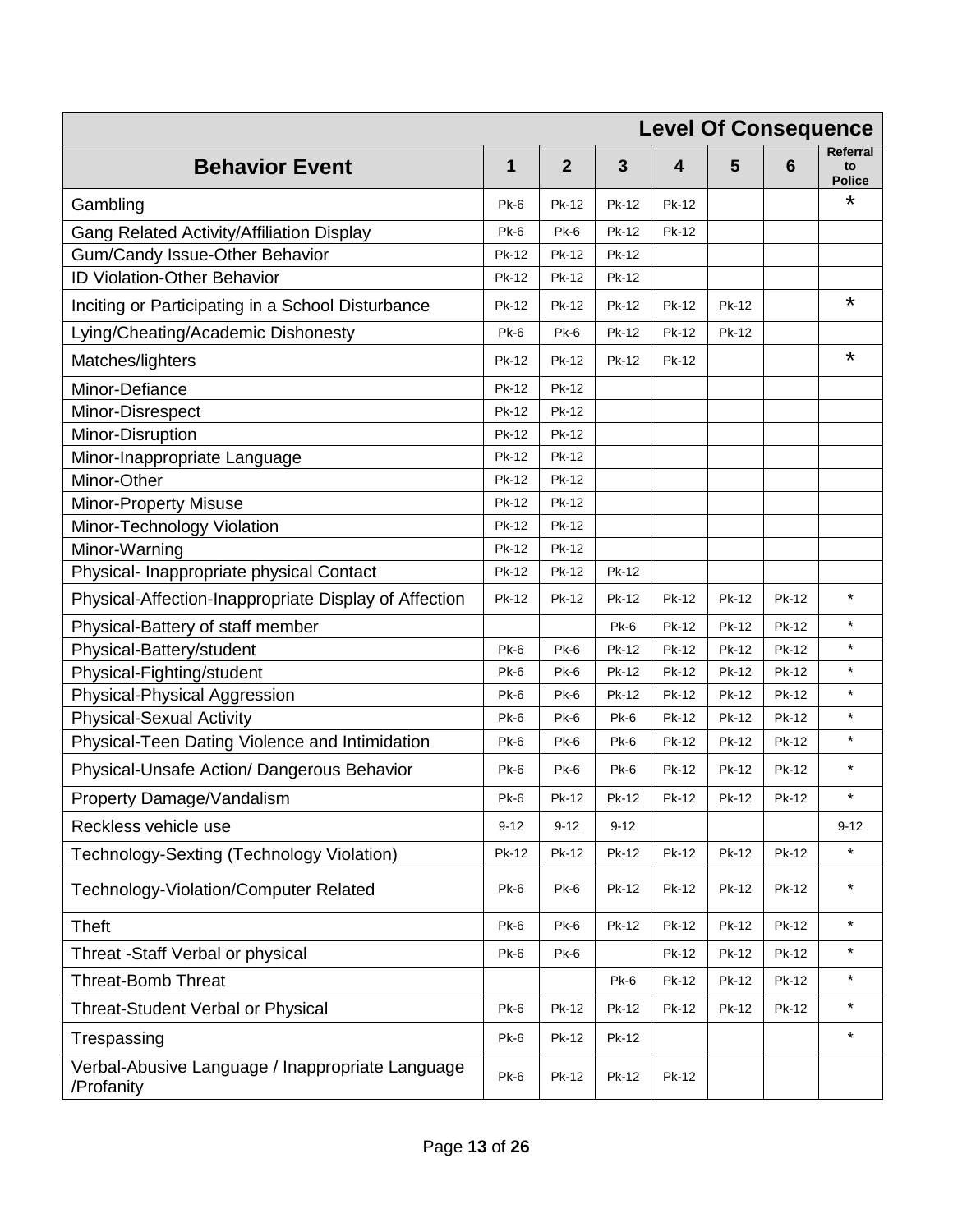|                                                                      |        |                |       |              |       |       | <b>Level Of Consequence</b>     |
|----------------------------------------------------------------------|--------|----------------|-------|--------------|-------|-------|---------------------------------|
| <b>Behavior Event</b>                                                | 1      | $\overline{2}$ | 3     | 4            | 5     | 6     | Referral<br>to<br><b>Police</b> |
| Weapon- Other/Knife with blade over 2.5 inches/<br>No Intent         | $Pk-6$ | Pk-6           | Pk-12 | Pk-12        | Pk-12 | Pk-12 | Pk-12                           |
| <b>Weapon-Ammunition</b>                                             | $Pk-6$ | $Pk-6$         | Pk-12 | <b>Pk-12</b> | Pk-12 | Pk-12 | Pk-12                           |
| Weapon-Firearm Other (Dangerous Weapon<br>Firearm)                   |        |                |       |              |       | Pk-12 | Pk-12                           |
| Weapon-Handgun (Dangerous Weapon Firearm)                            |        |                |       |              |       | Pk-12 | Pk-12                           |
| Weapon-Multiple (handgun, rifles/shotgun, other)                     |        |                |       |              |       | Pk-12 | Pk-12                           |
| Weapon-Other/Knife with blade over 2.5 inches/With<br>intent use     | $Pk-6$ | $Pk-6$         | Pk-12 | Pk-12        | Pk-12 | Pk-12 | Pk-12                           |
| Weapon-Other/Knife with blade under 2.5 inches/No<br>Intent          | $Pk-6$ | $Pk-6$         | Pk-12 | Pk-12        | Pk-12 | Pk-12 | Pk-12                           |
| Weapon-Other/Knife with blade under 2.5<br>inches/With intent to use | Pk-6   | Pk-6           | Pk-12 | Pk-12        | Pk-12 | Pk-12 | Pk-12                           |
| Weapon-Other/No Intent-except firearm                                | Pk-6   | $Pk-6$         | Pk-12 | Pk-12        | Pk-12 | Pk-12 | Pk-12                           |
| Weapon-Other/With Intent to Use-except firearm                       | Pk-6   | Pk-6           | Pk-12 | Pk-12        | Pk-12 | Pk-12 | Pk-12                           |
| Weapon-Rifle (Dangerous Weapon Firearm)                              |        |                |       |              |       | Pk-12 | Pk-12                           |
| Weapon-Shotgun (Dangerous Weapon Firearm)                            |        |                |       |              |       | Pk-12 | Pk-12                           |
| Weapon-Use/Possession of Weapons/Firearms                            |        |                |       |              |       | Pk-12 | Pk-12                           |

*\* The behavior offense committed by the student may be reportable to police if the incident caused harm to another person and/or a concern for the safety and welfare of self or others.*

*If a behavior is deemed a criminal offense by local authorities and such offense is not identified in the Code of Student Conduct, the consequence may be expulsion from School District U-46.* 

*Restitution for loss or damage will be required in addition to any other prescribed consequences.*

*No student in grades Pre-K through 2nd can be suspended without approval of Superintendent's designee.*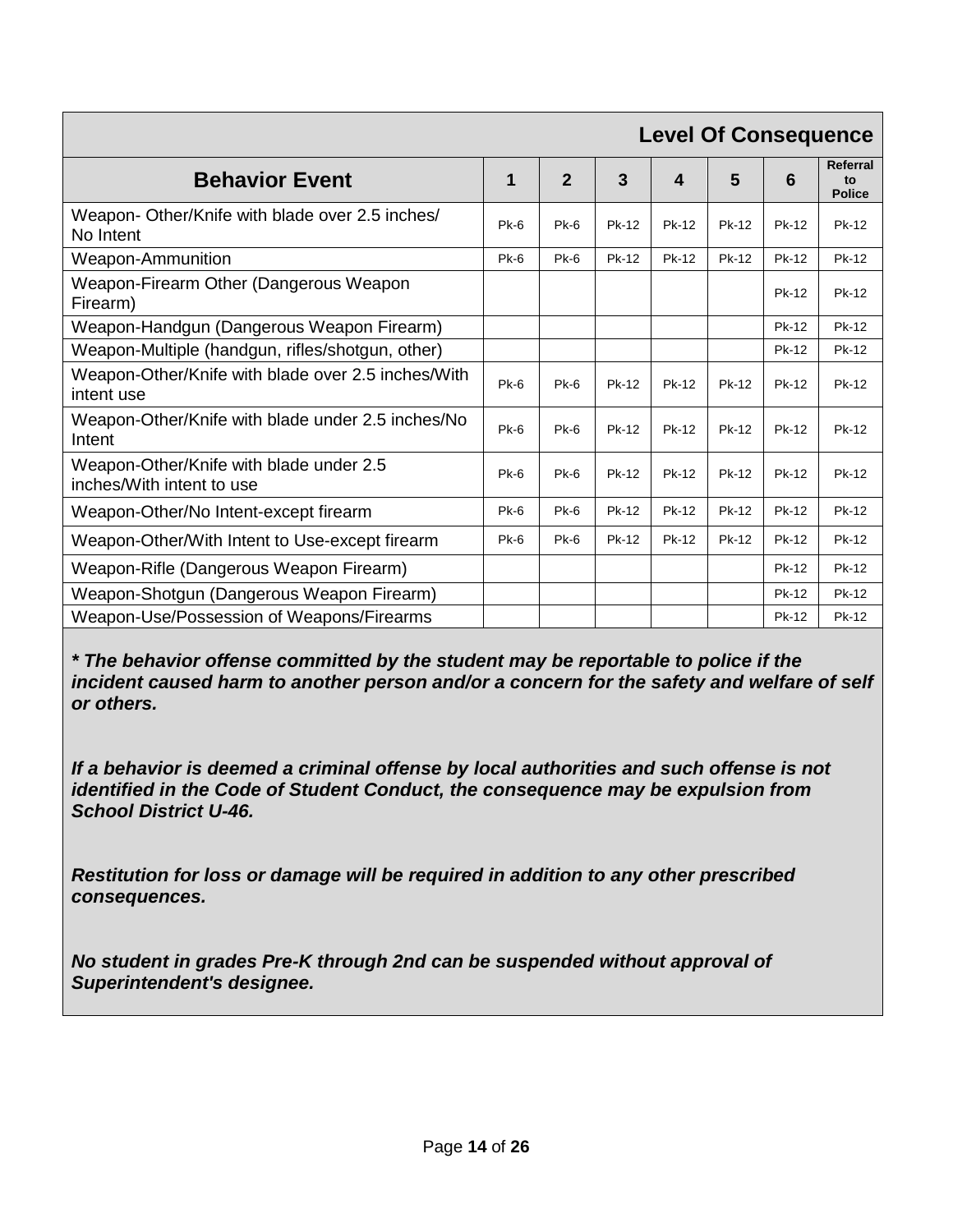|                                                                 | <b>Glossary</b>                                                                                                                                                                                                                                                                                                                                                                                                                                                                                                                                                                                                                                                                                                        |
|-----------------------------------------------------------------|------------------------------------------------------------------------------------------------------------------------------------------------------------------------------------------------------------------------------------------------------------------------------------------------------------------------------------------------------------------------------------------------------------------------------------------------------------------------------------------------------------------------------------------------------------------------------------------------------------------------------------------------------------------------------------------------------------------------|
| <b>Absence</b>                                                  | An absence is a student not being physically present in an academic<br>program. A valid cause of absence shall mean illness, observance of a<br>religious holiday, death in the immediate family, family emergency, or other<br>situations beyond the control of the student as determined by the principal,<br>or principal's designee, on a case-by-case basis, including, but not limited to,<br>homelessness and its attendant difficulties (students who may be homeless<br>should be referred to the Homeless Education Department of the Kane<br>County ROE for additional assistance), or such other circumstances which<br>cause reasonable concern to the parent for the safety or health of the<br>student. |
| <b>Affection - Inappropriate</b><br><b>Display of Affection</b> | Inappropriate behavior of a sexual nature including, but not limited to<br>exposure, consensual sex, or possession of sexually explicit material.                                                                                                                                                                                                                                                                                                                                                                                                                                                                                                                                                                      |
| Alternative to suspension -<br>outside agency program           | The school administration contacts the parent/guardian and refers the<br>student to outside community based services.                                                                                                                                                                                                                                                                                                                                                                                                                                                                                                                                                                                                  |
| Alternative to suspension -<br>web based learning program       | The student may have committed an offense and the School District<br>provides the student with an opportunity to participate in a researched<br>based web learning program as an alternative to exclusionary<br>suspension.                                                                                                                                                                                                                                                                                                                                                                                                                                                                                            |
| <b>Arson or fire</b>                                            | Attempting to aiding in, or setting any fire on school property. This<br>includes unauthorized possession of a flammable liquid or materials<br>with the intent to set a fire.                                                                                                                                                                                                                                                                                                                                                                                                                                                                                                                                         |
| <b>Battery of a staff member</b>                                | A student commits a physical battery toward a staff member when<br>they intentionally touch another student in an unlawful manner.<br>Examples include: deliberate hitting, pushing, poking, shoving,<br>kicking, pinching, tripping, biting, spitting on, punching, or scratching<br>another person.                                                                                                                                                                                                                                                                                                                                                                                                                  |
| Battery of a student                                            | A student commits a physical battery toward another student when<br>they intentionally touch another student in an unlawful manner.<br>Examples include: deliberate hitting, pushing, poking, shoving,<br>kicking, pinching, tripping, biting, spitting on, punching, or scratching<br>another person.                                                                                                                                                                                                                                                                                                                                                                                                                 |
| <b>Behavior Contract Agreement</b>                              | The school administrator developed with the student an agreed upon<br>behavior contract that has input and participation from the<br>parent/guardian.                                                                                                                                                                                                                                                                                                                                                                                                                                                                                                                                                                  |
| <b>Behavior Improvement Plan</b><br>(BIP)                       | <b>Behavior Intervention Plan</b>                                                                                                                                                                                                                                                                                                                                                                                                                                                                                                                                                                                                                                                                                      |
| <b>Bomb Threat</b>                                              | The making of threats or providing false information concerning the<br>presence of explosive material or devices on school property without<br>cause, whether in writing, in person, or by phone.                                                                                                                                                                                                                                                                                                                                                                                                                                                                                                                      |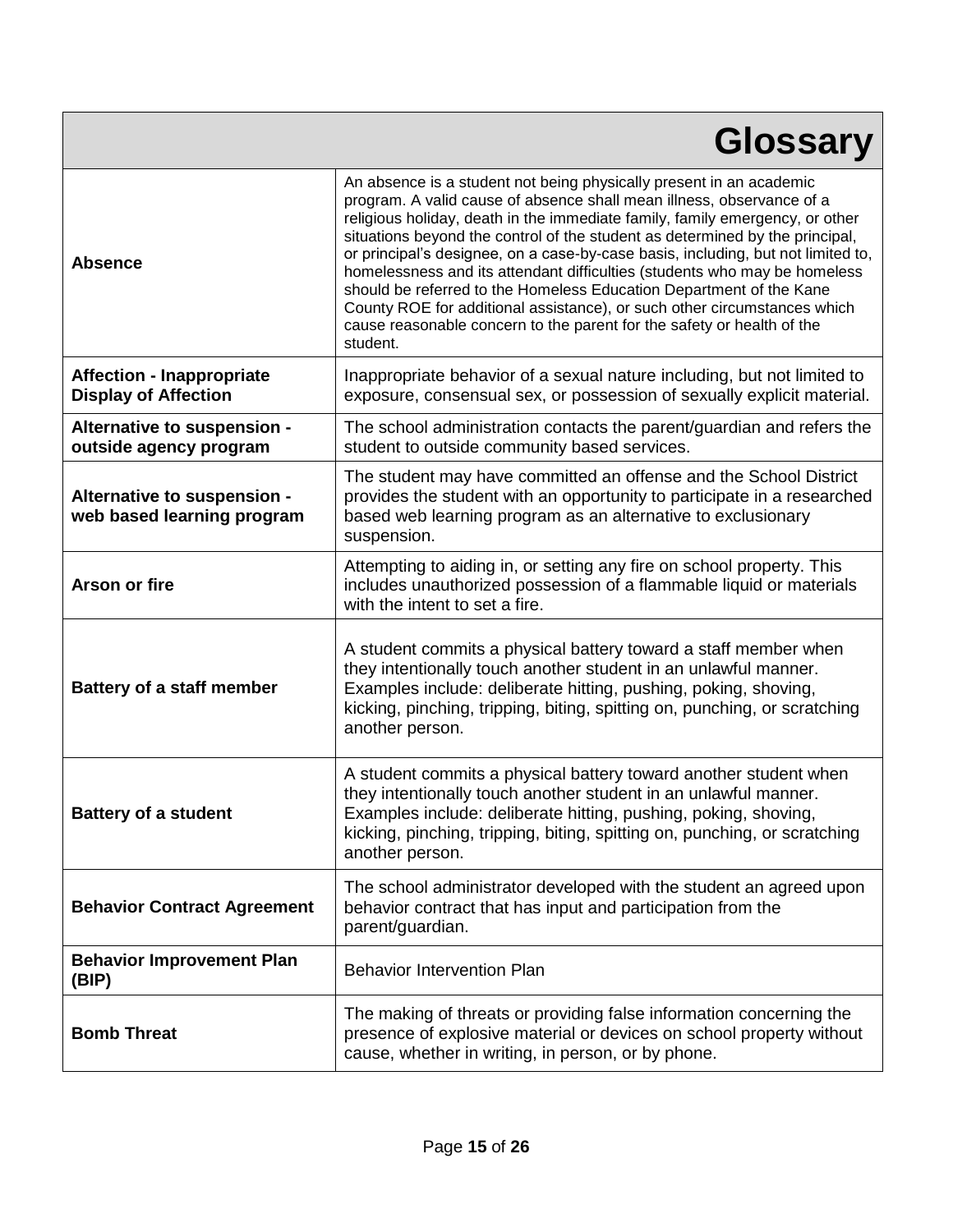| <b>Glossary</b>                                      |                                                                                                                                                                                                                                                                                                                                                                                                                                                                                                                                                                                                                                                                                                                                                                                                                                                                                                                      |  |  |  |  |
|------------------------------------------------------|----------------------------------------------------------------------------------------------------------------------------------------------------------------------------------------------------------------------------------------------------------------------------------------------------------------------------------------------------------------------------------------------------------------------------------------------------------------------------------------------------------------------------------------------------------------------------------------------------------------------------------------------------------------------------------------------------------------------------------------------------------------------------------------------------------------------------------------------------------------------------------------------------------------------|--|--|--|--|
| <b>Bullying</b>                                      | Bullying includes cyber-bullying and means any severe or pervasive<br>physical or verbal act or conduct, including communications made in<br>writing or electronically, directed toward a student or students that<br>has or can be reasonably predicted to have the effect of one or more<br>of the following: 1) placing the student or students in reasonable fear<br>of harm to the student's or students' person or property; 2) causing a<br>substantially detrimental effect on the student's or students' physical<br>or mental health; 3) substantially interfering with the student's or<br>students' academic performance; or 4) substantially interfering with<br>the student's or students' ability to participate in or benefit from the<br>services, activities, or privileges provided by a school. To report<br>bullying, contact the principal of your school or email<br>reportbullying@u-46.org. |  |  |  |  |
| <b>Bullying based on Bias</b><br><b>Behavior</b>     | An offense, verbal, written or symbolic in nature, committed against a<br>person or property which is motivated by the offender's bias, a<br>negative opinion or attitude toward a group of persons based on their<br>race, gender, gender orientation, religion, disability, sexual<br>orientation, or ethnicity/national origin.                                                                                                                                                                                                                                                                                                                                                                                                                                                                                                                                                                                   |  |  |  |  |
| <b>Bullying Based on Sexual</b><br><b>Harassment</b> | Unwelcome sexual advances, request for sexual favors and/or other<br>inappropriate verbal, written, or physical conduct of a sexual nature,<br>directed toward others.                                                                                                                                                                                                                                                                                                                                                                                                                                                                                                                                                                                                                                                                                                                                               |  |  |  |  |
| <b>Bus Suspension</b>                                | A bus suspension is the student being removed from bus<br>transportation privileges. This resolution is used when a student<br>commits an offense on the bus that was determined to be either a<br>significant disruption to the safety of others, or a threat to the safety of<br>others. If the student does not have alternative transportation during<br>the bus suspension, out-of-school suspension guidelines apply.                                                                                                                                                                                                                                                                                                                                                                                                                                                                                          |  |  |  |  |
| <b>Cell Phone Use Zones</b>                          | The use of cell phone will only be allowed before entering or after<br>leaving the building or in cell phone use zones. If there is an<br>emergency, please notify the office and the student will be located.                                                                                                                                                                                                                                                                                                                                                                                                                                                                                                                                                                                                                                                                                                       |  |  |  |  |
| <b>Check In Check Out</b>                            | The intervention is focused on connecting a student with a caring<br>adult and providing positive feedback to the student throughout the<br>day.                                                                                                                                                                                                                                                                                                                                                                                                                                                                                                                                                                                                                                                                                                                                                                     |  |  |  |  |
| <b>Community Service</b>                             | The administrator refers the student and parent/guardian to a<br>community service agency for support that is approved by the School<br>District.                                                                                                                                                                                                                                                                                                                                                                                                                                                                                                                                                                                                                                                                                                                                                                    |  |  |  |  |
| <b>Conference</b>                                    | A communication that takes place either face-to-face or by telephone.                                                                                                                                                                                                                                                                                                                                                                                                                                                                                                                                                                                                                                                                                                                                                                                                                                                |  |  |  |  |
| <b>Conflict Mediation</b>                            | The school official works with a student or students to resolve a<br>conflict to mediate the situation with resolution. The school official<br>notifies the parent/guardian(s) of all students involved.                                                                                                                                                                                                                                                                                                                                                                                                                                                                                                                                                                                                                                                                                                             |  |  |  |  |
| <b>Consequence</b>                                   | A result that follows from an action or condition.                                                                                                                                                                                                                                                                                                                                                                                                                                                                                                                                                                                                                                                                                                                                                                                                                                                                   |  |  |  |  |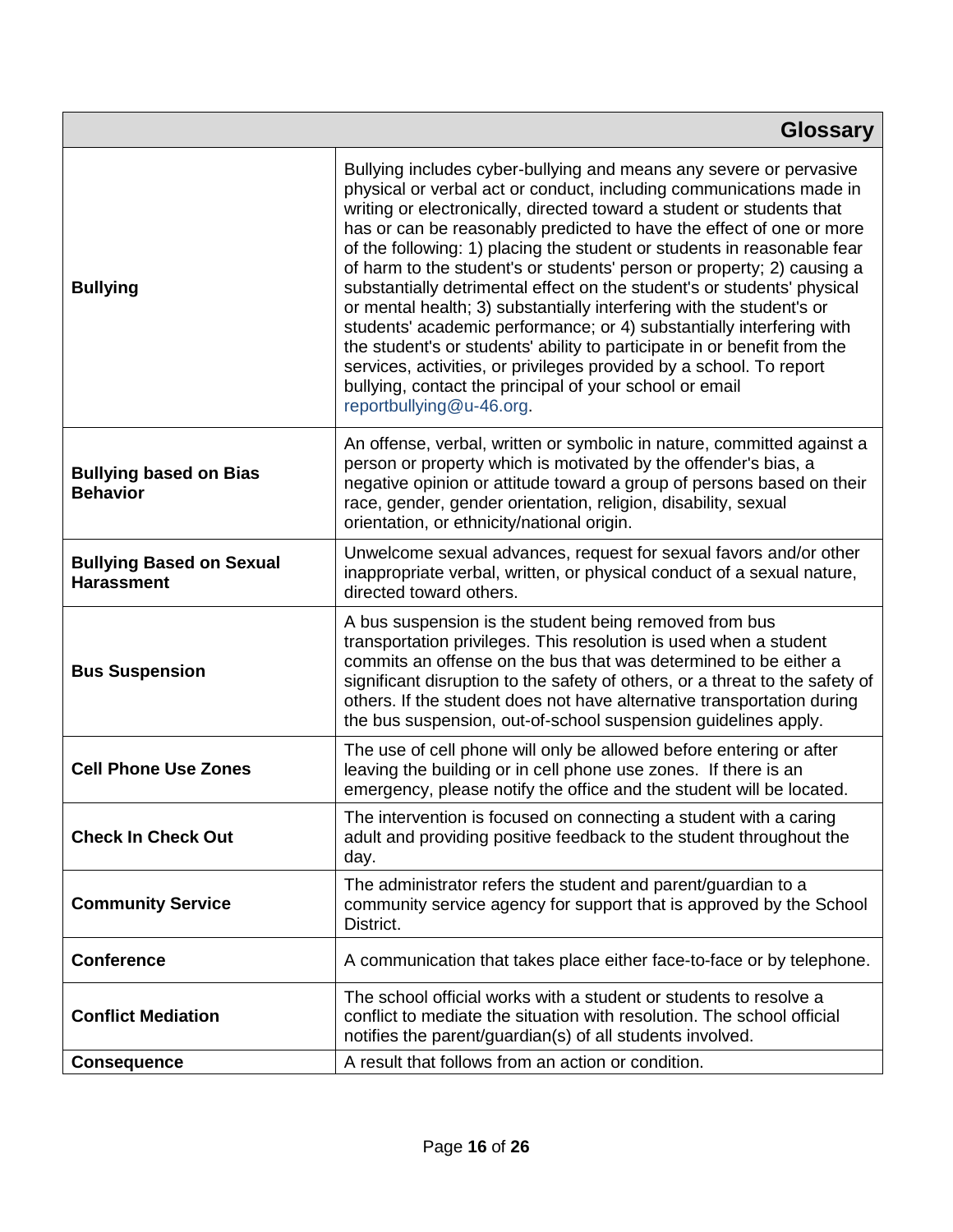|                                                 | <b>Glossary</b>                                                                                                                                                                                                                                                                                                                                                                                                                                                                                                                                                                                                                                                                                                                                                                                                                                                                                                                                                                                                                                                                                                                                                                                                                                        |
|-------------------------------------------------|--------------------------------------------------------------------------------------------------------------------------------------------------------------------------------------------------------------------------------------------------------------------------------------------------------------------------------------------------------------------------------------------------------------------------------------------------------------------------------------------------------------------------------------------------------------------------------------------------------------------------------------------------------------------------------------------------------------------------------------------------------------------------------------------------------------------------------------------------------------------------------------------------------------------------------------------------------------------------------------------------------------------------------------------------------------------------------------------------------------------------------------------------------------------------------------------------------------------------------------------------------|
| <b>Consumption/Use</b>                          | The student has consumed, ingested, assimilated, inhaled, or injected<br>any of the substances listed in this offense.                                                                                                                                                                                                                                                                                                                                                                                                                                                                                                                                                                                                                                                                                                                                                                                                                                                                                                                                                                                                                                                                                                                                 |
| <b>Criminal Behavior</b>                        | Any behavior that is considered an infraction against the law.                                                                                                                                                                                                                                                                                                                                                                                                                                                                                                                                                                                                                                                                                                                                                                                                                                                                                                                                                                                                                                                                                                                                                                                         |
| <b>Cyber-bullying</b>                           | Cyber-bullying means bullying through the use of technology or any<br>electronic communication, including without limitation any transfer of<br>signs, signals, writing images, sounds, data or intelligence of any<br>nature transmitted in whole or in part by wire, radio, electromagnetic<br>system, photo-electronic system, or photo-optical system, including<br>without limitation electronic mail, internet communications, instant,<br>messages, or facsimile communications. Cyber-bullying includes the<br>creation of a webpage or weblog in which the creator assumes the<br>identity of another person or the knowing impersonation of another<br>person as the author of posted content or messages if the creation or<br>impersonation creates any of the effects enumerated in the definition<br>bullying. Cyber-bullying also includes the distribution by electronic<br>means of a communication to more than one person of the posting of<br>material on an electronic medium that may be accessed by one or<br>more persons if the distribution or posting creates any of the effects<br>enumerated in the definition of bullying. To report bullying, contact the<br>principal of your school or email reportbullying@u-46.org. |
| <b>Defiance</b>                                 | Willful disobedience, open disregard, contempt to a rule, law or<br>direction.                                                                                                                                                                                                                                                                                                                                                                                                                                                                                                                                                                                                                                                                                                                                                                                                                                                                                                                                                                                                                                                                                                                                                                         |
| <b>Demonstration and Mass</b><br><b>Protest</b> | Willful disturbance of school activities through a march or rally that<br>prevents the orderly conduct of school classes or activities.                                                                                                                                                                                                                                                                                                                                                                                                                                                                                                                                                                                                                                                                                                                                                                                                                                                                                                                                                                                                                                                                                                                |
| <b>Detention</b>                                | A detention is assigned to a student for a period of time after or<br>before school for 60 minutes or less. Out-of-school suspension<br>cannot be used as a consequence for missing a detention.                                                                                                                                                                                                                                                                                                                                                                                                                                                                                                                                                                                                                                                                                                                                                                                                                                                                                                                                                                                                                                                       |
| <b>Detention-Extended</b>                       | A detention is assigned to a student for a period of time, after or<br>before school, for 61-120 minutes. Out-of-school suspension cannot<br>be used as a consequence for missing a detention.                                                                                                                                                                                                                                                                                                                                                                                                                                                                                                                                                                                                                                                                                                                                                                                                                                                                                                                                                                                                                                                         |
| <b>Detention-Lunch</b>                          | The student is not allowed free time at lunch and assigned to a<br>detention room during the lunch and lunch recess time period. Out-of-<br>school suspension cannot be used as a consequence for missing a<br>detention.                                                                                                                                                                                                                                                                                                                                                                                                                                                                                                                                                                                                                                                                                                                                                                                                                                                                                                                                                                                                                              |
| <b>Detention-Saturday School</b>                | The student was assigned to attend a Saturday school detention as<br>determined by the school program. Saturday school programs have<br>duration from 60-240 minutes. Out-of-school suspension cannot be<br>used as a consequence for missing a detention.                                                                                                                                                                                                                                                                                                                                                                                                                                                                                                                                                                                                                                                                                                                                                                                                                                                                                                                                                                                             |
| <b>Disrespect Toward Others</b>                 | Inappropriate comments or physical gestures to others.                                                                                                                                                                                                                                                                                                                                                                                                                                                                                                                                                                                                                                                                                                                                                                                                                                                                                                                                                                                                                                                                                                                                                                                                 |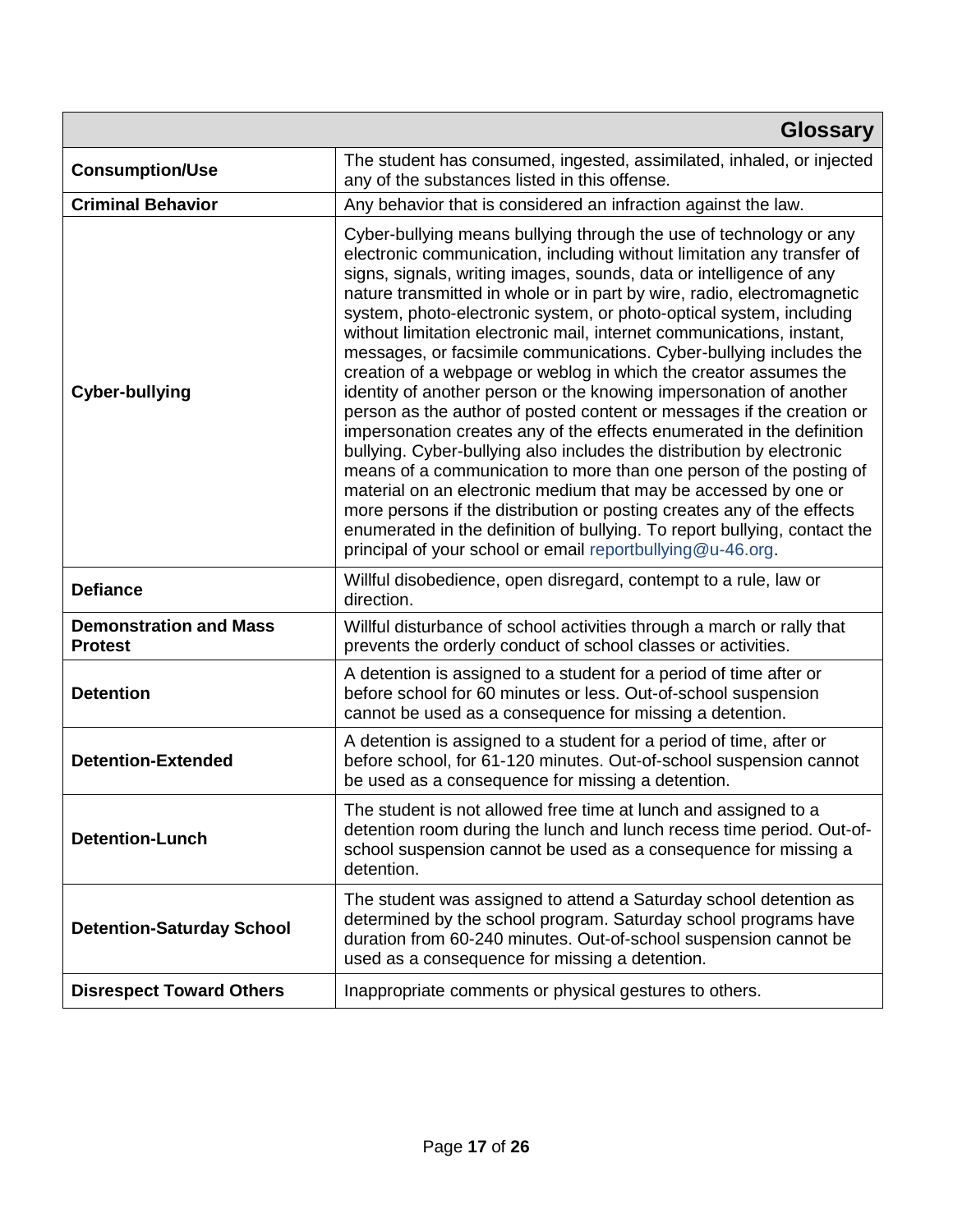|                                             | <b>Glossary</b>                                                                                                                                                                                                                                                                                                                                                                                                                                                                                                                                                                                                                                                                                                                                                                                                                                                                                                      |
|---------------------------------------------|----------------------------------------------------------------------------------------------------------------------------------------------------------------------------------------------------------------------------------------------------------------------------------------------------------------------------------------------------------------------------------------------------------------------------------------------------------------------------------------------------------------------------------------------------------------------------------------------------------------------------------------------------------------------------------------------------------------------------------------------------------------------------------------------------------------------------------------------------------------------------------------------------------------------|
| Disruption of the learning<br>environment   | Disruption of the learning environment occurs when the intensity and<br>the duration of the individual student behavior relative to the<br>substantial nature of the offense does not allow learning to continue.<br>When this occurs, it precludes the student's ability to return to the<br>primary learning environment or significantly disturbs the learning<br>environment of the school until a safety plan and interventions can be<br>put in place. Behavior (including possession of toys at the elementary<br>level) that interferes with instruction, learning and orderly<br>environment, which includes, but is not limited to: chronic talking,<br>throwing objects, horseplay, teasing, refusal to remain in seat, rude<br>noises, selling items on campus, etc. None of this will preclude the<br>student's rights as provided for in the Individuals with Disabilities in<br><b>Education Act.</b> |
| <b>Disruptive Clothing or</b><br>Appearance | Disruptive clothing or appearance occurs when a student's clothing<br>distracts from or interferes with the educational process. Student's<br>dress and grooming is the responsibility of the individual and his/her<br>parents within the following guidelines:<br>1) Dress and grooming will be in keeping with health, sanitary and<br>safety requirements.<br>2) When a student is participating in school activities, his/her dress<br>and grooming will not disrupt the performance or constitute a health<br>threat to the individual or other students.<br>3) Dress and grooming will not be such as to disrupt the<br>teaching/learning process.                                                                                                                                                                                                                                                            |
| <b>Distribution or Sale</b>                 | A student has disseminated or transferred any prohibited substances<br>with or without compensation.                                                                                                                                                                                                                                                                                                                                                                                                                                                                                                                                                                                                                                                                                                                                                                                                                 |
| Drugs, including alcohol                    | Alcoholic substances; inhalants or other intoxicants; and controlled<br>dangerous substances, including prescription drugs, over-the-counter<br>medications, look-alikes and substances represented as controlled<br>substances and drug paraphernalia.                                                                                                                                                                                                                                                                                                                                                                                                                                                                                                                                                                                                                                                              |
| <b>Due Process</b>                          | The process by which a student facing disciplinary action is given oral<br>and/or written notice of the allegations, an opportunity to hear the<br>evidence and an opportunity to respond to the allegations. Due<br>Process is to be provided to the student prior to the implementing<br>disciplinary measures. Note: a student that poses a danger to<br>persons or property may be removed from the school setting<br>immediately with the notice and hearing following as soon as possible<br>but prior to the implementation of a suspension or expulsion.                                                                                                                                                                                                                                                                                                                                                     |
| <b>Electronic Device Misuse</b>             | Use of communication devices, such as cell phones and other<br>electronic devices during the school day or on school buses unless in<br>an emergency. Other devices include, but are not limited to the use of<br>an iPod, CD player or hand-held game, use of camera cell phones or<br>PDA camera to invade privacy (in locker rooms, restrooms, etc.) or<br>violate this code of conduct. (See also Cell Phone Use Zones)                                                                                                                                                                                                                                                                                                                                                                                                                                                                                          |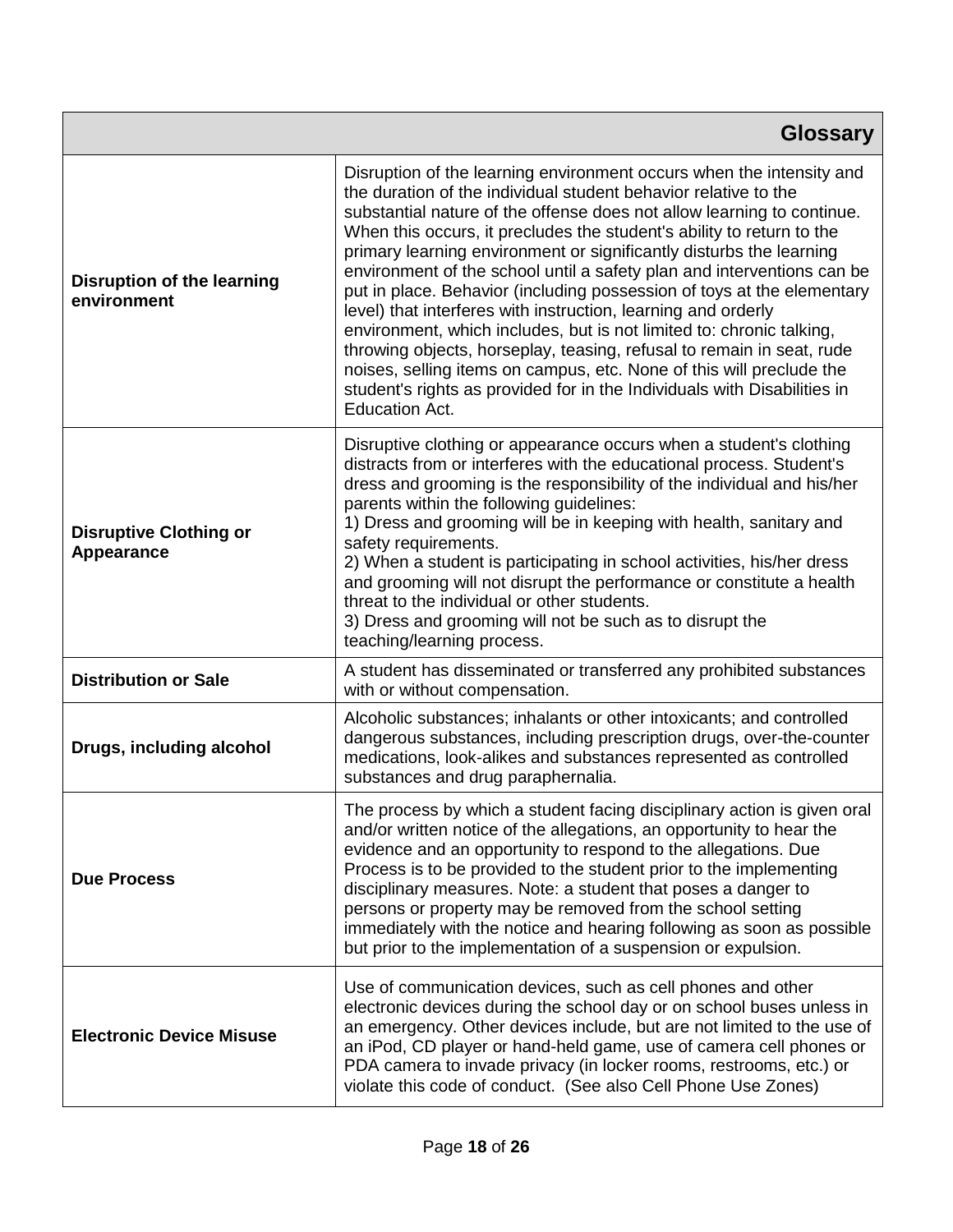| <b>Glossary</b>                                                  |                                                                                                                                                                                                                                                                                                                                                                                                                                                                                                                                                                |
|------------------------------------------------------------------|----------------------------------------------------------------------------------------------------------------------------------------------------------------------------------------------------------------------------------------------------------------------------------------------------------------------------------------------------------------------------------------------------------------------------------------------------------------------------------------------------------------------------------------------------------------|
| <b>Erroneous Entry</b>                                           | The behavior offense was entered erroneously and does not affect<br>the student.                                                                                                                                                                                                                                                                                                                                                                                                                                                                               |
| <b>Excused Absence</b>                                           | A valid excused absence shall mean an absence for which there is a<br>valid cause, either known to the principal or principal's designee, or<br>attested by a letter (or note) signed by the parent or legal guardian<br>setting forth such cause and approved by the principal or the<br>principal's designee either before or after the date of absence.                                                                                                                                                                                                     |
| <b>Expulsion</b>                                                 | Expulsion means the removal of a student from a School District U-46<br>school for a period beyond 10 consecutive days for a defined period<br>of time that is not to exceed 2 calendar years. The Board of<br>Education may approve an expulsion with or without educational<br>opportunities. If approving educational services during an expulsion,<br>the student would not return to the school where the offense took<br>place.                                                                                                                          |
| <b>Expulsion under zero tolerance</b><br>policy                  | The student committed an offense under a zero tolerance policy and<br>was expelled by the Board of Education. There are no zero tolerance<br>policies in U-46.                                                                                                                                                                                                                                                                                                                                                                                                 |
| <b>Expulsion-with Educational</b><br><b>Services provided</b>    | A student was expelled by the Board of Education and the student<br>was offered educational services for the duration of the expulsion at<br>an alternative school location.                                                                                                                                                                                                                                                                                                                                                                                   |
| <b>Expulsion-without Educational</b><br><b>Services provided</b> | A student was expelled by the Board of Education and no educational<br>services were offered to the student for the duration of the expulsion.                                                                                                                                                                                                                                                                                                                                                                                                                 |
| <b>Extortion/Strong</b><br>Arming/Blackmail                      | The process of obtaining property from another, with or without that<br>person's consent, by wrongful use of force, fears, or threats, including<br>burglary and robbery.                                                                                                                                                                                                                                                                                                                                                                                      |
| <b>False Fire Alarm</b>                                          | Pulling a fire alarm or reporting a fire without valid cause.                                                                                                                                                                                                                                                                                                                                                                                                                                                                                                  |
| <b>False Information/Accusations</b>                             | Willfully or maliciously giving false information, record, or accusation<br>against school personnel or other students.                                                                                                                                                                                                                                                                                                                                                                                                                                        |
| <b>FBA / Behavior Pathway</b>                                    | Functional Behavioral Assessment (FBA): A process that centers on<br>determining the purpose of a behavior (i.e. the function) and<br>identifying the environmental events that surround it (i.e. antecedents<br>& consequences). Information gathered through this process guides<br>the development of a Behavior Intervention Plan. This intervention is<br>focused on providing a targeted effort in shaping student behavior<br>through a unique plan that is based on an analysis of the function of a<br>student's behavior and social emotional needs. |
| <b>Fighting</b>                                                  | An incident involving two or more students with physical contact, such<br>as hitting, kicking, punching.                                                                                                                                                                                                                                                                                                                                                                                                                                                       |
| <b>Fireworks / Explosives</b>                                    | Combustible or explosive substances or combination of substances<br>or articles, including firecrackers, smoke bombs and flares.                                                                                                                                                                                                                                                                                                                                                                                                                               |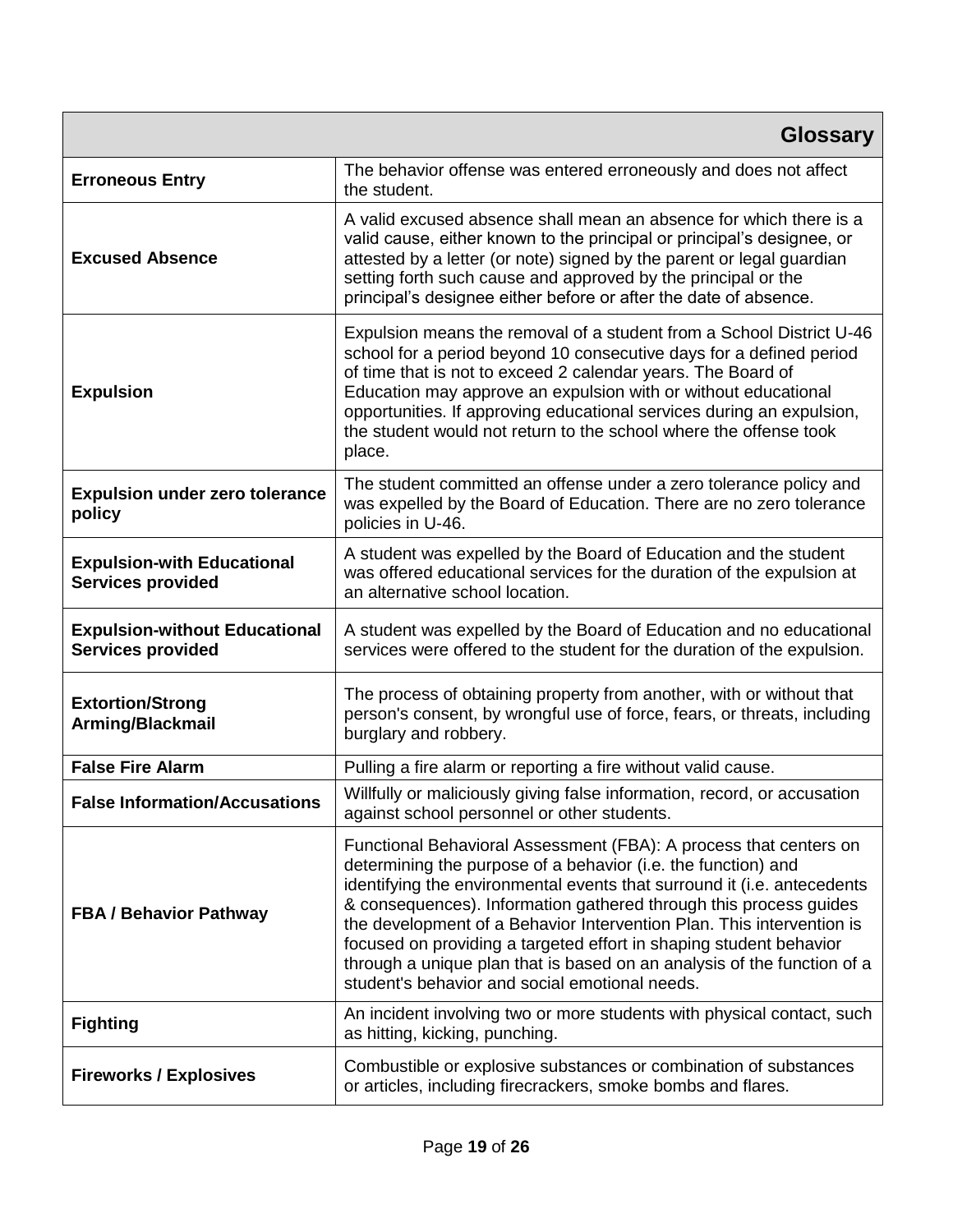| <b>Glossary</b>                                            |                                                                                                                                                                                                                                                                                                                                                                                  |
|------------------------------------------------------------|----------------------------------------------------------------------------------------------------------------------------------------------------------------------------------------------------------------------------------------------------------------------------------------------------------------------------------------------------------------------------------|
| <b>Food Tampering</b>                                      | Putting any substance in another person's food or drink, which<br>poisons or contaminants that food or drink, or on a person's body,<br>which causes injury or harm to the person.                                                                                                                                                                                               |
| <b>Forgery / Counterfeit Currency</b>                      | Purposely signing another person's name or making and/or<br>distributing realistic copies of something, especially money, in order<br>to defraud or deceive.                                                                                                                                                                                                                     |
| Gambling                                                   | Wagering money or property on school property or during school<br>events.                                                                                                                                                                                                                                                                                                        |
| Gangs                                                      | Three or more persons with an established hierarchy that, through its<br>membership or through the agency of any members, participate in<br>criminal or related activity that makes others uncomfortable or unsafe.                                                                                                                                                              |
| <b>Harassment and Intimidation</b>                         | See bullying.                                                                                                                                                                                                                                                                                                                                                                    |
| <b>Hazing</b>                                              | See Bullying.                                                                                                                                                                                                                                                                                                                                                                    |
| <b>ID Violation-Other Behavior</b>                         | Middle and high school students are required to wear and display<br>their student ID while attending school. Only the principal may<br>authorize if a student is not required to wear an ID during certain<br>activities.                                                                                                                                                        |
| <b>Inappropriate Language</b>                              | Using vulgar or abusive spoken or written language, such as cursing,<br>swearing, or threatening.                                                                                                                                                                                                                                                                                |
| Inciting or Participating in a<br><b>School Disruption</b> | Causing a disruption to the learning environment or preventing<br>orderly conduct.                                                                                                                                                                                                                                                                                               |
| <b>Infraction</b>                                          | An offense or behavior that breaks a rule; which may also be criminal<br>in nature.                                                                                                                                                                                                                                                                                              |
| <b>Injury</b>                                              | Hurt, damage, loss of use or pain to a person                                                                                                                                                                                                                                                                                                                                    |
| Insubordination<br>(Uncooperative behavior)                | Refusing to follow a reasonable request to a specific direction/<br>instruction of an adult through disobedience, defiance, unruliness, or<br>noncompliance which includes, but is not limited to, walking away<br>when an adult is talking to student, talking back to an adult, refusing<br>to work in class, refusing to report to the office, refusing to allow<br>search.   |
| <b>Law Enforcement - Arrest</b>                            | The law enforcement arrest occurs when a student commits a school<br>related offense and a report was made to law enforcement. After law<br>enforcement conducts an independent investigation, law enforcement<br>arrests the student and removes the student from the care and<br>custody of school officials. School administrators immediately notify<br>the parent/guardian. |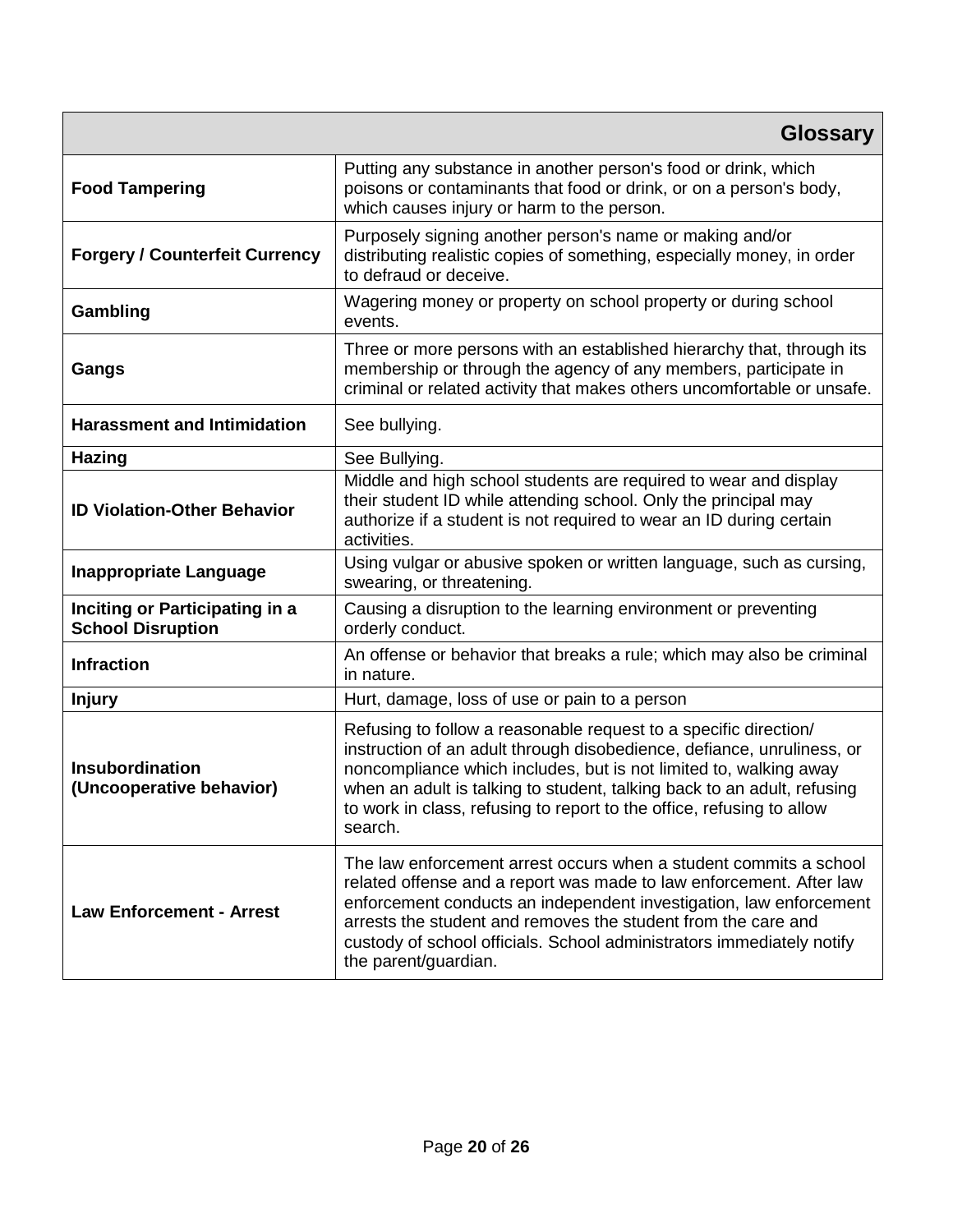|                                                            | <b>Glossary</b>                                                                                                                                                                                                                                                                                                                                                                                                                                                                                                                                                                                                     |
|------------------------------------------------------------|---------------------------------------------------------------------------------------------------------------------------------------------------------------------------------------------------------------------------------------------------------------------------------------------------------------------------------------------------------------------------------------------------------------------------------------------------------------------------------------------------------------------------------------------------------------------------------------------------------------------|
| Law Enforcement - Referral to<br><b>Law Enforcement</b>    | The law enforcement 'referral to law enforcement' occurs when a<br>student commits a school related offense and a report was made to<br>law enforcement. After law enforcement conducts an independent<br>investigation, law enforcement takes action but does not remove the<br>student from the care and custody of school officials. School<br>administrators immediately notify the parent/guardian.                                                                                                                                                                                                            |
| <b>Law Enforcement - Reportable</b><br>to Police           | Certain offenses require police reports while others depend on<br>whether the activity is considered criminal behavior. A standard or<br>criteria to determine whether an offense is reportable to police or not<br>is whether the behavior is considered illegal or whether it causes<br>injury to persons. School District U-46 and the 10 community police<br>jurisdictions within the boundaries of the School District have<br>memorandums of understanding (MOU) to share information related<br>to juvenile criminal activity in and out of school, as well as school<br>safety related reports or offenses. |
| <b>Leaving Area, Class or School</b><br>without Permission | Leaving the classroom or other assigned area without permission<br>from the adult in charge and/or leaving the classroom or school<br>grounds during regular school hours without a parent/guardian or<br>someone listed on the emergency card.                                                                                                                                                                                                                                                                                                                                                                     |
| Loitering                                                  | Leaving the classroom or other assigned area without permission and<br>remaining in an area where staff supervision is not assigned for the<br>student and the student is not participating in the educational<br>schedule.                                                                                                                                                                                                                                                                                                                                                                                         |
| <b>Loss of Privilege</b>                                   | The student loses a privilege as determined by the administration.<br>Loss of privilege includes not being able to attend a non-educational<br>event as a participant such as a talent show, dance, non-educational<br>field trip, concert, field trip, or other event.                                                                                                                                                                                                                                                                                                                                             |
| Lying / Cheating / Academic<br><b>Dishonesty</b>           | Providing, receiving, or viewing answers to quiz or test items or<br>independent assignments. Having books, notes/notebooks out during<br>test without permission.                                                                                                                                                                                                                                                                                                                                                                                                                                                  |
| <b>Mediation - Administrator</b>                           | The Dean of the school is involved in mediating a situation with a<br>student situation or behavior. The parent/guardian is notified.                                                                                                                                                                                                                                                                                                                                                                                                                                                                               |
| <b>Mediation - Peer</b>                                    | Peer mediation is a program that is organized by school officials that<br>provide an opportunity for willing students to mediate a situation using<br>peers to moderate and help guide the process, overseen by the<br>school official.                                                                                                                                                                                                                                                                                                                                                                             |
| <b>Mentoring</b>                                           | There are a variety of mentoring programs for students. In all cases,<br>mentoring programs will only be offered to students with<br>parent/guardian approval. Mentors working with students are required<br>to complete a criminal background check and complete an in-take<br>and training process approved by the School District.                                                                                                                                                                                                                                                                               |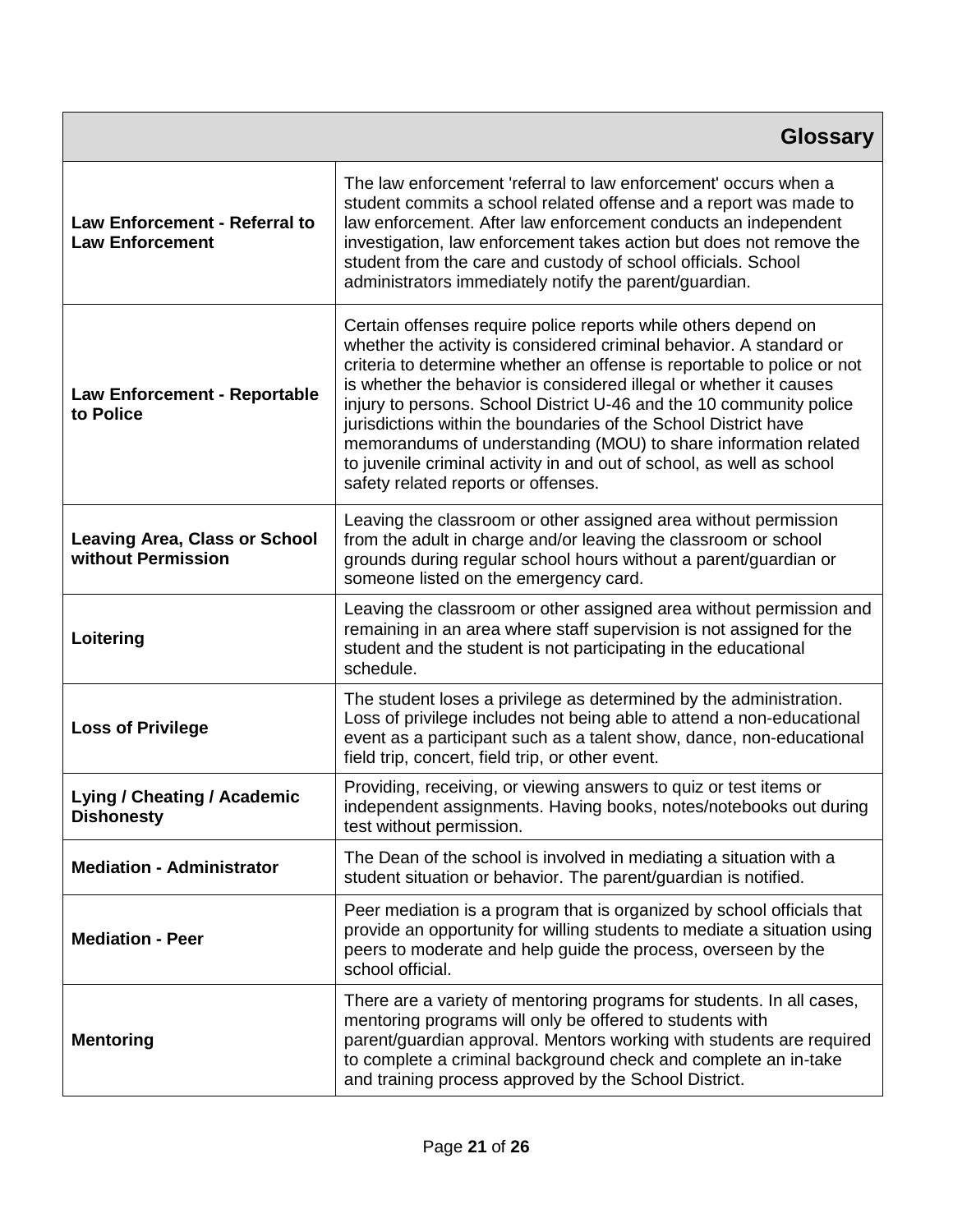|                                                         | <b>Glossary</b>                                                                                                                                                                                                                                                                                                     |
|---------------------------------------------------------|---------------------------------------------------------------------------------------------------------------------------------------------------------------------------------------------------------------------------------------------------------------------------------------------------------------------|
| <b>Parent Conference</b>                                | The school official has a conference with the parent/guardian of a<br>student regarding an academic or behavior concern.                                                                                                                                                                                            |
| <b>Parking Permit Revoked</b>                           | The intervention is used when an administrator determines that a<br>student's parking privileges are required to be revoked due to a<br>behavior concern.                                                                                                                                                           |
| <b>PBIS Reteach</b>                                     | The PBIS Reteach intervention provides re-teaching the school wide<br>behavior expectations for a student.                                                                                                                                                                                                          |
| <b>Physical Aggression</b>                              | Behavior that causes physical or emotional harm to others, or<br>threatens to. It can range from verbal abuse to the destruction of a<br>victim's personal property. Aggressive behavior is intentional,<br>meaning it's done on purpose and violates social norms.                                                 |
| <b>Physical Contact -</b><br>Inappropriate              | Aggressive physical action against another – deliberate hitting,<br>pushing, poking, shoving, kicking, pinching, tripping, biting, spitting<br>on, punching, or scratching another person.                                                                                                                          |
| Plagiarism                                              | Deliberately presenting the ideas, works, or statements of another as<br>one's own, without acknowledgement of the source. Plagiarism may<br>also be referred to as Academic dishonesty.                                                                                                                            |
| <b>Possession</b>                                       | "Possession" means having any knowledge of and any control over,<br>an item. Control includes, but is not limited to, having access to an<br>item in a school locker, personal effects, a vehicle, or other place<br>where the item is located. It is not necessary that a student intended<br>to control the item. |
| <b>Possession with Intent to</b><br><b>Distribute</b>   | The student has in his/her possession, as previously defined, any of<br>the substances listed in this offense with intent to distribute or transfer<br>to another person/people with or without compensation.                                                                                                       |
| <b>Property Damage or Vandalism</b>                     | Damage, destruction, or defacement of property belonging to the<br>school or others.                                                                                                                                                                                                                                |
| <b>Re-entry Meeting</b>                                 | The re-entry meeting occurs after an out-of-school suspension on the<br>day the student returns to school. Parents/Guardians are requested<br>to attend this meeting. The meeting is guided by a required form.                                                                                                     |
| <b>Referral to Community /</b><br><b>Outside Agency</b> | The school official refers the student and parent/guardian to an<br>outside agency to assist with an academic or behavior concern. The<br>outside agency has been approved by the School District to provide<br>the services.                                                                                       |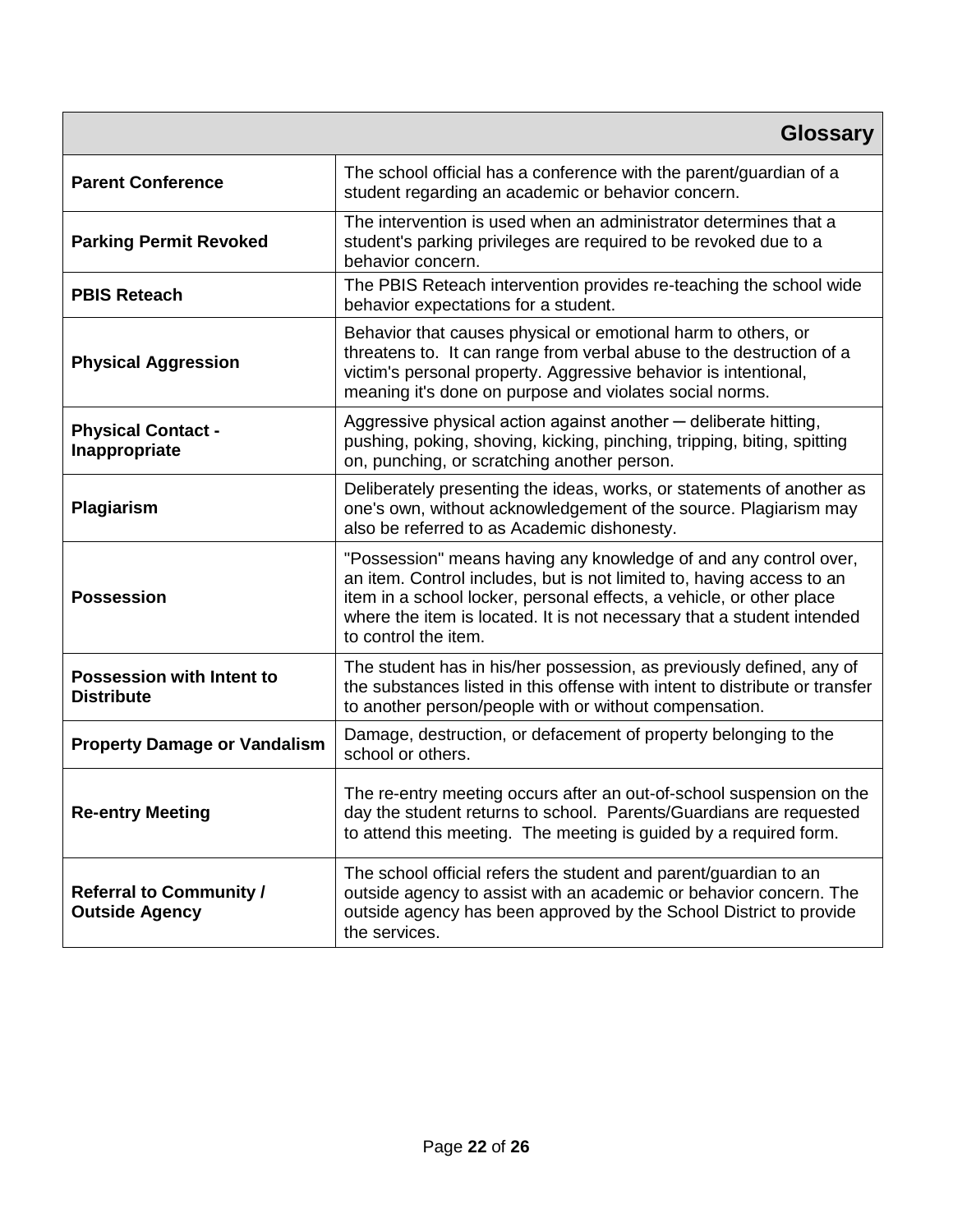| <b>Glossary</b>                                                                                        |                                                                                                                                                                                                                                                                                                                                                                                                                                                                                                                                                                                                                                                                                     |
|--------------------------------------------------------------------------------------------------------|-------------------------------------------------------------------------------------------------------------------------------------------------------------------------------------------------------------------------------------------------------------------------------------------------------------------------------------------------------------------------------------------------------------------------------------------------------------------------------------------------------------------------------------------------------------------------------------------------------------------------------------------------------------------------------------|
| <b>RENEW - Rehabilitation,</b><br><b>Empowerment, Natural</b><br><b>Supports, Education &amp; Work</b> | This intervention is focused on student centered planning and goal<br>setting at a Tier 3 level for students in middle school/high school<br>level. Rehabilitation, Empowerment, Natural Supports, Education &<br>Work (RENEW) is an evidence-based model structured around<br>individualized transition planning for youth with emotional and<br>behavioral challenges. The transition plan is created with the youth as<br>the driving force, honoring their voice and vision. RENEW generates<br>creative opportunities to wrap-around a student and help them<br>achieve the outcomes they desire, such as, high school completion,<br>employment and post-secondary education. |
| <b>Restorative Circle</b>                                                                              | The restorative circle intervention provides re-teaching, reflection and<br>opportunity for a student to repair harm or reintegrate into the school<br>or classroom setting.                                                                                                                                                                                                                                                                                                                                                                                                                                                                                                        |
| <b>Restorative Conference</b>                                                                          | The restorative conference intervention focuses on collective voice of<br>those impacted by a specific incident to resolve conflict and repair<br>harm.                                                                                                                                                                                                                                                                                                                                                                                                                                                                                                                             |
| <b>Restorative Conversation</b>                                                                        | The restorative conversation intervention is held between one adult<br>and one or more students involved in a minor incident to resolve<br>conflict.                                                                                                                                                                                                                                                                                                                                                                                                                                                                                                                                |
| <b>Restorative Justice Practices</b>                                                                   | Restorative Justice Practices are reactive, consisting of formal or<br>informal responses to crime and other wrongdoing after it occurs.<br>Restorative practices also include the use of informal and formal<br>processes that precede wrongdoing: those that proactively build<br>relationships and a sense of community to prevent conflict and<br>wrongdoing.                                                                                                                                                                                                                                                                                                                   |
| <b>SAIG - Social Academic</b><br><b>Instructional Group</b>                                            | The intervention is a social academic instructional group (SAIG) that<br>focuses on targeted pro-social skills used when it was determined<br>that the student committed the offense(s).                                                                                                                                                                                                                                                                                                                                                                                                                                                                                            |
| <b>Sent Home Early</b>                                                                                 | A student cannot be sent home early from school by a school official<br>without a behavior incident that results in an out-of-school suspension<br>as defined within this glossary, unless the parent/guardian is notified<br>of a medical concern requiring immediate attention.                                                                                                                                                                                                                                                                                                                                                                                                   |
| <b>Sexting (Technology Violation)</b>                                                                  | Sexting is the act of sending sexually explicit messages or photos<br>between mobile phones or other electronic device(s).                                                                                                                                                                                                                                                                                                                                                                                                                                                                                                                                                          |
| <b>Suspension - In-School</b><br><b>Intervention</b>                                                   | In-school intervention means that the student was assigned to the in-<br>school intervention room with homework and all educational services<br>and opportunities provided during the duration of the in-school<br>suspension.                                                                                                                                                                                                                                                                                                                                                                                                                                                      |
| <b>Suspension - In-School</b><br><b>Suspension</b>                                                     | In-school suspension means the student was assigned an in-school<br>suspension with homework but no other educational services.                                                                                                                                                                                                                                                                                                                                                                                                                                                                                                                                                     |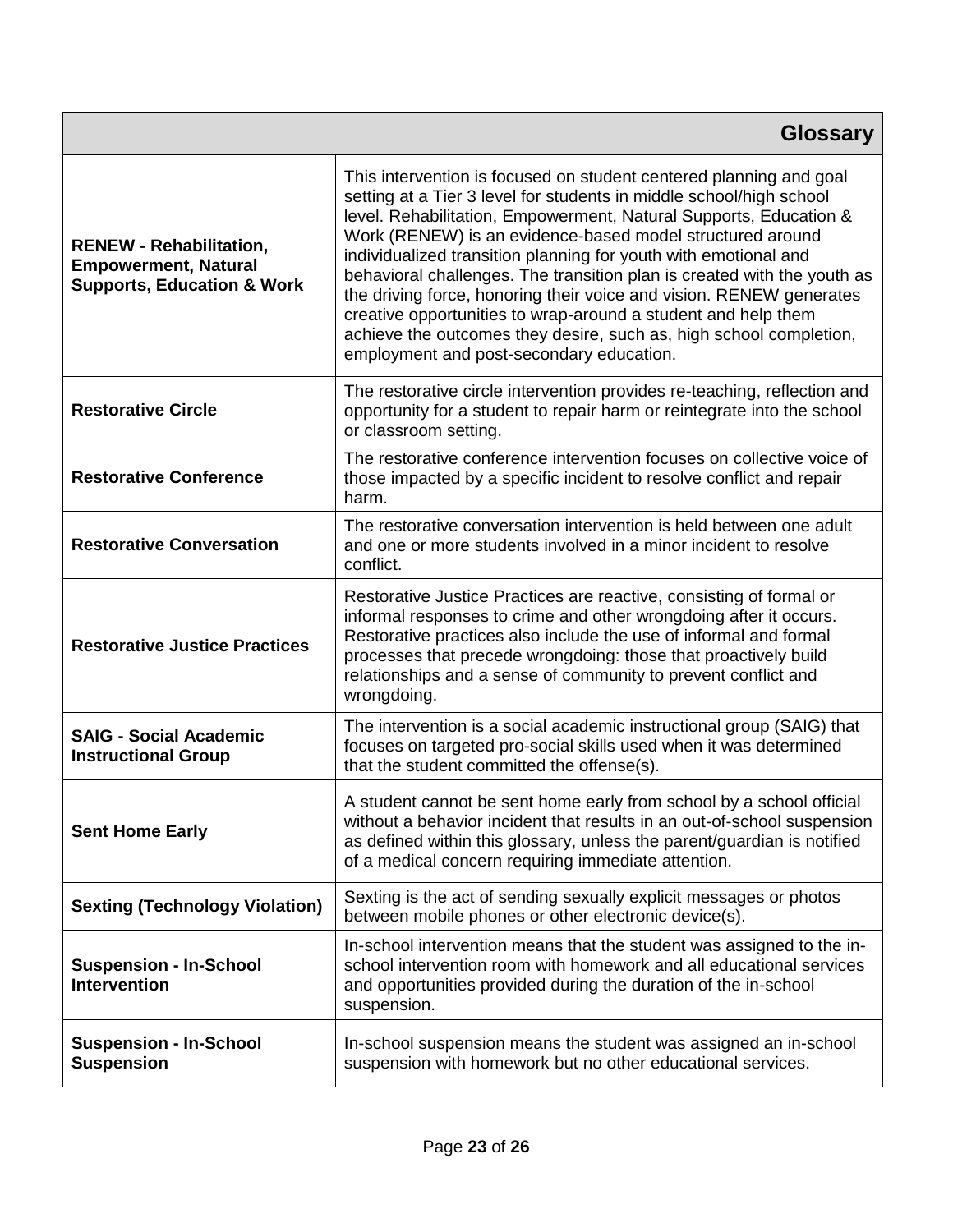| <b>Glossary</b>                                                       |                                                                                                                                                                                                                                                                                                                                                                                                                                                                                                                                                                                                      |
|-----------------------------------------------------------------------|------------------------------------------------------------------------------------------------------------------------------------------------------------------------------------------------------------------------------------------------------------------------------------------------------------------------------------------------------------------------------------------------------------------------------------------------------------------------------------------------------------------------------------------------------------------------------------------------------|
| <b>Suspension - Out of School</b><br><b>Suspension 1-3 days</b>       | Out-of-school suspension for 1-3 days means that the student<br>committed an offense and the administrator determines that the<br>student's return to school posed a safety risk or significant disruption<br>to the educational learning opportunities to other students. Student<br>will be provided homework.                                                                                                                                                                                                                                                                                     |
| <b>Suspension - Out of School</b><br><b>Suspension 5 or more days</b> | Out-of-school suspension for 5 or more days means that the student<br>committed an offense and the administrator determines that the<br>student's return to school posed a safety risk or significant disruption<br>to the educational learning opportunities to other students. Homework<br>and required educational services will be provided for the duration of<br>the suspension.                                                                                                                                                                                                               |
| <b>Tardy</b>                                                          | Arriving late to school or class.                                                                                                                                                                                                                                                                                                                                                                                                                                                                                                                                                                    |
| <b>Technology</b>                                                     | The student uses any District-owned technology device or District-<br>owned network system (including any network connection) in a<br>manner other than what it is intended to be used for or contrary to the<br>instructions provided by the staff member which is also covered in the<br>student technology use agreement.                                                                                                                                                                                                                                                                         |
| <b>Teen Dating Violence and</b><br><b>Intimidation</b>                | Engaging in teen dating violence that takes place at school, on school<br>property, at school-sponsored activities, or in vehicles used for<br>school-provided transportation is prohibited and unacceptable. Every<br>student has the right to a safe learning environment. For purposes of<br>this policy, the term teen dating violence occurs whenever a student<br>is 13 to 19 years of age and uses or threatens to use physical,<br>mental, or emotional abuse to control an individual in a dating<br>relationship; or uses or threatens to use sexual violence in a dating<br>relationship. |
| <b>Theft</b>                                                          | Taking or obtaining the property of another person or institution<br>without permission or knowledge of the owner.                                                                                                                                                                                                                                                                                                                                                                                                                                                                                   |
| <b>Threat- Staff Verbal or physical</b>                               | A student commits a threat to a staff member or school volunteer<br>when the student uses language or physical actions that causes the<br>staff member to fear immediate offensive physical contact or physical<br>harm.                                                                                                                                                                                                                                                                                                                                                                             |
| <b>Threat- Student Verbal or</b><br><b>Physical</b>                   | A student commits a threat to a student when the student uses<br>language or physical actions that causes the student to fear<br>immediate offensive physical contact or physical harm.                                                                                                                                                                                                                                                                                                                                                                                                              |
| <b>Tobacco- Use or Possession</b>                                     | Possession, use, sale, or distribution of tobacco or tobacco products,<br>including but not limited to cigarettes, cigars, pipe tobacco, snuff,<br>chewing tobacco, smokeless tobacco, e-cigarettes and other inhalant<br>devices.                                                                                                                                                                                                                                                                                                                                                                   |
| <b>Trespassing</b>                                                    | A student commits trespassing by being on school property without<br>permission, including while suspended or expelled. This may include<br>the student being at a different school without permission within U-46.                                                                                                                                                                                                                                                                                                                                                                                  |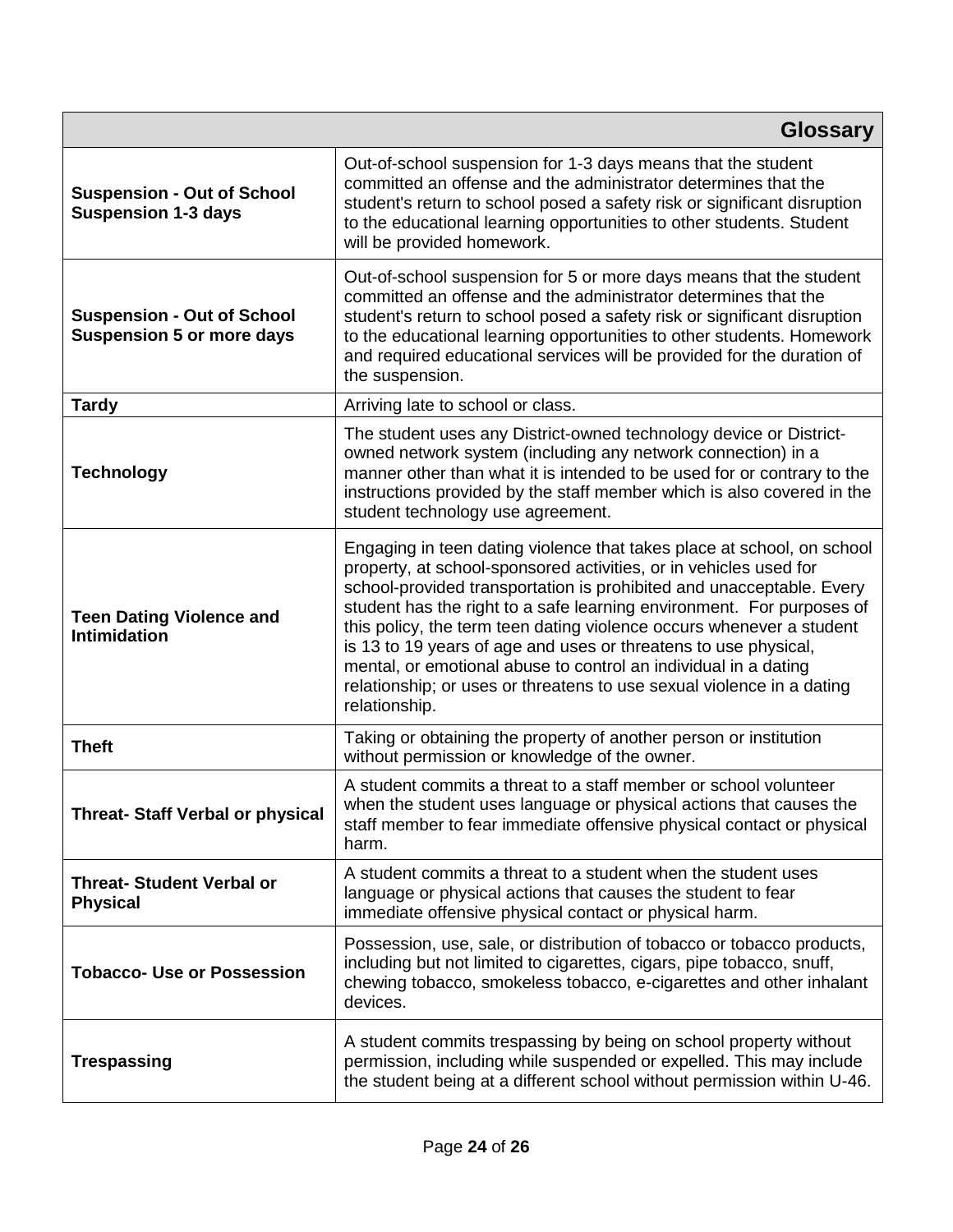|                                                      | <b>Glossary</b>                                                                                                                                                                                                                                                                                          |
|------------------------------------------------------|----------------------------------------------------------------------------------------------------------------------------------------------------------------------------------------------------------------------------------------------------------------------------------------------------------|
| <b>Truant</b>                                        | A truant student shall mean a student subject to compulsory school<br>attendance and who is absent without a valid cause for a school day<br>or portion thereof.                                                                                                                                         |
| <b>Truant - Chronic</b>                              | A chronic truant student shall mean a student subject to compulsory<br>school attendance and who is absent from such attendance without<br>valid cause for 5% or more of the previous 180 regular attendance<br>days (9 unexcused absences).                                                             |
| <b>Unexcused Absence</b>                             | An unexcused absence shall mean: an absence for which there is no<br>valid cause.                                                                                                                                                                                                                        |
| <b>Unfounded</b>                                     | A complaint of a behavioral offense was made regarding a student<br>and the administrative investigation determined that there was not<br>enough evidence available to support the allegation.                                                                                                           |
| <b>Unsafe Action or Dangerous</b><br><b>Behavior</b> | Any action that has the potential to cause danger or physical harm to<br>self or others, to include Reckless Vehicle Use.                                                                                                                                                                                |
| <b>Vehicle - Reckless Vehicle Use</b>                | Irresponsible use of an automobile or motorcycle on school property.                                                                                                                                                                                                                                     |
| <b>Verbal Confrontation</b>                          | Using vulgar or abusive spoken or written language, such as cursing,<br>swearing, or threatening a school official that results in a significant<br>disruption of the learning environment.                                                                                                              |
| Warning                                              | The administration determined that an offense occurred and issued<br>the student a warning and contacted the guardian concerning the<br>warning.                                                                                                                                                         |
| <b>Weapon-Ammunition</b>                             | A projectile that can be fired from a firearm of other gun or otherwise<br>propelled, such as a bullet, arrow, pellet, etc. Any other object which<br>by virtue of its shape or design gives the appearance of any of the<br>aforementioned.                                                             |
| <b>Weapon-Firearm Other</b>                          | Other firearms-any gun of any kind, loaded or unloaded, operable or<br>inoperable, including any object other than a firearm which is a<br>lookalike of a gun. This shall include, but is not limited to, pellet gun,<br>paintball gun, stun gun, Taser, BB gun, flare gun, nail-gun and airsoft<br>gun. |
| <b>Weapon-Firearms</b>                               | A firearm as defined in Federal Firearms Laws Code 18 U.S.C. 921.<br>Examples include handguns, rifles, shotguns and bombs. Refer to<br>the Federal Code for the complete definition.                                                                                                                    |
| <b>Weapon-Intent to use</b>                          | The student has in his/her possession, as previously defined, any<br>type of weapon with intent, threat, demonstration or statement that<br>the student would use the weapon against another person.                                                                                                     |